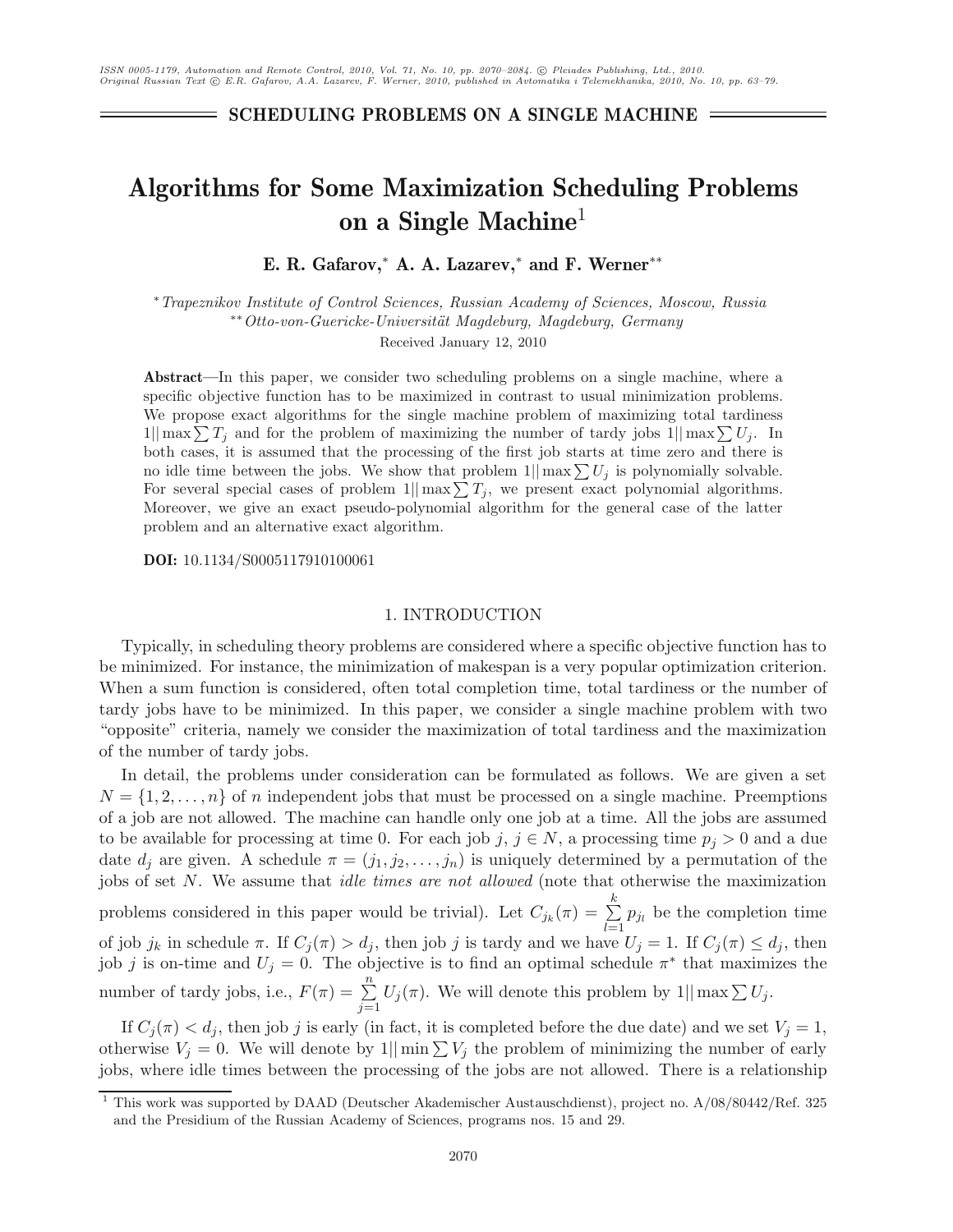between problems  $1||\max \sum U_j$  and  $1||\min \sum V_j$ . Let  $d_j$ ,  $p_j \in Z$  for all  $j \in N$  and  $\delta$  be a real number with  $0 < \delta < 1$ . If we set  $d_i' = d_j + \delta$ , then problems  $1|d_j| \max \sum U_j$  and  $1|d'_j| \min \sum V_j$ are identical. If one job is tardy for problem  $1|d_j| \max \sum U_j$  in schedule  $\pi$ , then  $C_j(\pi) > d_j$  and  $C_j(\pi) > d_j + \delta = d'_j$ , i.e., the job j is not early.

Moreover, let  $T_i(\pi) = \max\{0, C_i(\pi) - d_i\}$  be the tardiness of job j in schedule  $\pi$ . Denote  $L_i(\pi) = C_i(\pi) - d_i$  and  $E_i(\pi) = \max\{0, d_i - C_i(\pi)\}\.$  We will denote the problem of maximizing total tardiness without idle times between the processing of jobs by  $1||\max \sum T_i$ .

In this paper, notation  $\{\pi\}$  denotes the set of jobs contained in sequence  $\pi$ . Notation  $i \in \pi$ means  $i \in {\{\pi\}}$ . For  $\pi = (\pi_1, i, \pi_2)$ , notation  $\pi \setminus {\{i\}}$  means  $(\pi_1, \pi_2)$ . Notation  $j \to i$  expresses that the processing of job j precedes the processing of job i, and notation  $(j \to i)_{\pi}$  means that this holds in schedule  $\pi$ .

It is known that problem  $1||\min \sum U_j$  is polynomially solvable in  $O(n \log n)$  time by Moore's algorithm [1]. Problem  $1 \mid \min \sum T_j$  is NP-hard in the ordinary sense [2, 3]. A pseudo-polynomial dynamic programming algorithm of time complexity  $O(n^4 \sum p_i)$  has been proposed by Lawler [4]. The state-of-the-art algorithms by Szwarc et al. [5] can solve special instances [6] of this problem for  $n \leq 500$  jobs.

It is also known that problem  $1/r_j |L_{\text{max}}$  is NP-hard in the strong sense while it has been shown in [8] that the "opposite" maximization problem  $1|r_j|$  max  $f_{\min}$  can be polynomially solved for any non-decreasing functions  $f_j(t)$  for all  $j \in N$  in  $O(n^2)$  time.

On one side, investigations of problems with "opposite" optimization criteria itself are an important theoretical task. For instance, they can be used for proposing algorithms and deriving properties of an optimal schedule of this opposite problem which might be taken to compute upper bounds for the original problems. Algorithms for such problems with opposite optimization criterion can be used to compute parts of optimal schedules for the original problems, or to cut bad sub-problems in the branching tree of branch-and-bound algorithms. For example, the algorithm for problem  $1$ || max $\sum U_i$  can be used to compute the maximal number of tardy jobs, and later we can use this number to reduce the search for an optimal solution of problem  $1||\max \sum T_i$  (see Section 3 of this paper). Moreover, we can use the value max  $\sum T_i$  for the computation of lower and upper bounds for the optimal objective function value of problem  $1||(\alpha \sum E_i + \beta \sum T_i)$ , i.e., if  $\alpha > \beta$ , then we can "fix" the maximal value  $\beta \sum T_i$  and search for an optimal schedule for criterion  $\sum E_i$ .

In addition, it is interesting from a theoretical point whether polynomially solvable cases for the minimization problem are also easy for the maximization case, or vice versa. Moreover, there are often relationships between the minimization and maximization variants, e.g., between problem  $1||\max \sum U_i$  and the problem of minimizing the number of early jobs  $1||\min \sum V_i$  when idle times are not allowed.

On the other side, such problems separately have practical interpretations and applications. For example, an installation team has to mount wind turbines in various regions of a country. The required time for mounting the turbines in a particular region (which is a job) depends on the number of turbines (i.e., each job has a particular processing time) and is not dependent on weather or climatic conditions. However, weather influences some costs (e.g., covering of snow may increase fuel consumption, the salary of the workers and/or the cost of accommodation for the workers which might be higher in winter). Such additional costs begin to decrease rapidly after the snowmelt. For each region of the country (i.e., for each corresponding job), there exists a forecast in which week snowmelt can be expected (interpreted as a due date). The objective function is the minimization of these additional costs. In fact, this objective function can be formulated as  $\max \sum_{i} \max \left\{0, S_j - d'_j \right\}$ , where  $S_j = C_j - p_j$  and  $d'_j = d_j - p_j$ , i.e., problem 1|| max  $\sum T_j$  is obtained.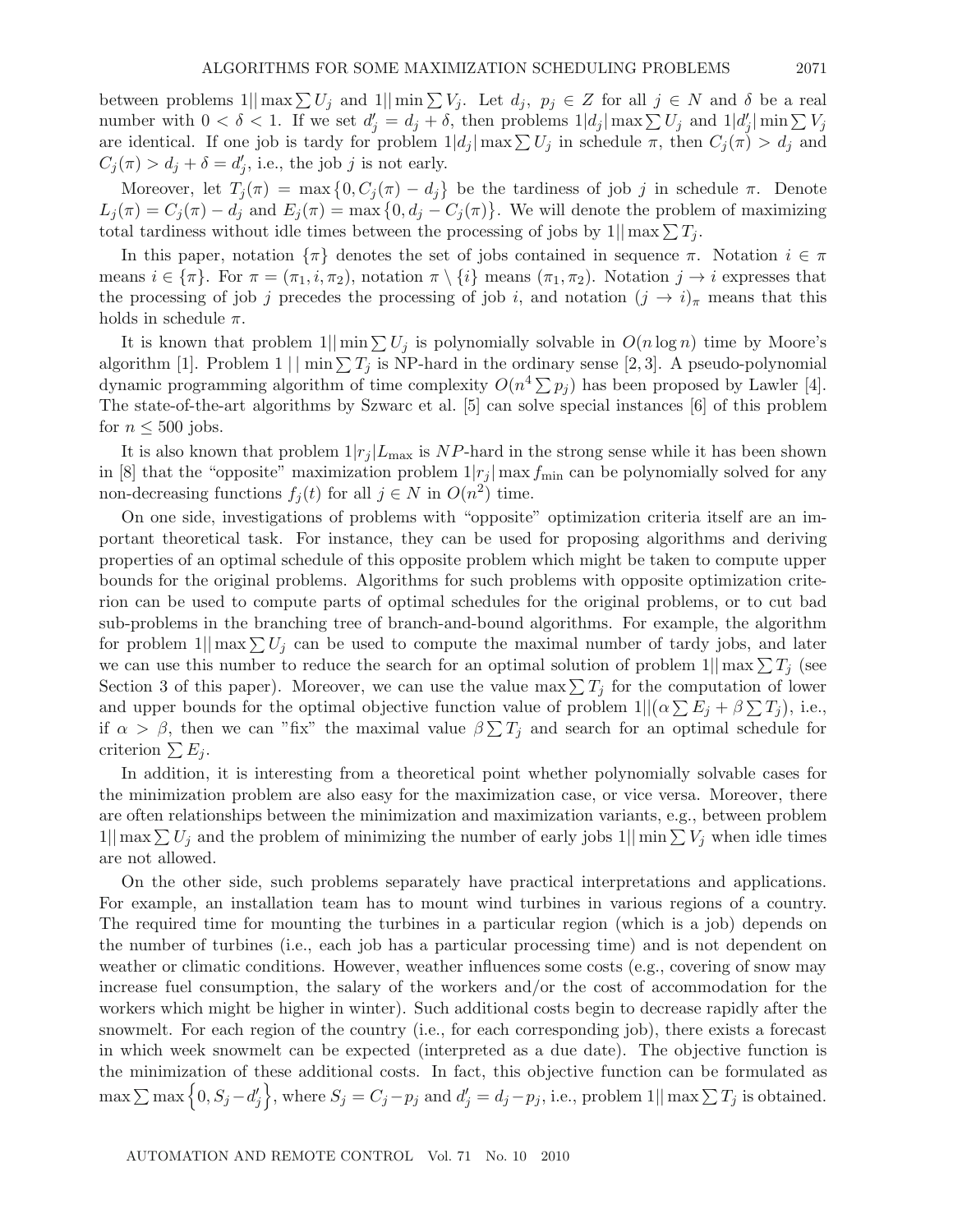#### $\text{GAFAROV et al.}$

Another situation arises when the company is considered as a customer, and one wants to know the worst variant of a schedule, which is computed in a "black box" (e.g., in a plant).

The rest of the paper is organized as follows. In Section 2, we present a polynomial algorithm for problem  $1|| \max \sum U_i$ . In Section 3, we consider the problem of maximizing total tardiness on a single machine. In particular, we present polynomial algorithms for several special cases of this problem. First, we adapt in Section 3.1 the elimination rules by Emmons to the maximization problem. In Section 3.2, we present an overview on polynomially solvable and NP-hard cases for minimizing total tardiness and we give an overview on the results we present in Section 3 for the maximization case. In Section 3.3, we give several properties of optimal solutions. In Sections 3.4–3.7, we develop algorithms for polynomially solvable cases of the problem of maximizing total tardiness. For the general case, an exact pseudo-polynomial algorithm is given in Section 3.8, and an alternative exact algorithm is given in Section 3.9.

# 2. A POLYNOMIAL ALGORITHM FOR PROBLEM  $1$ || max  $\sum U_j$ WITHOUT IDLE TIMES

In this section, we present some properties of an optimal schedule for the problem  $1||\max \sum U_j$ of maximizing the number of tardy jobs and an algorithm for solving this problem.

**Lemma 1.** *There exists an optimal schedule of the form*  $\pi = (S, F)$ *, where all jobs*  $j \in F$  *are tardy and all jobs*  $j \in S$  *are not tardy.* 

**Proof.** Assume that there exists an optimal schedule  $\pi = (j_1, \ldots, j_{k-1}, j_k, \ldots, j_n)$ , where job  $j_{k-1}$ is tardy and job  $j_k$  is not tardy. Then  $\pi' = (j_1, \ldots, j_k, j_{k-1}, \ldots, j_n)$  is also an optimal schedule. Performing such adjacent pairwise interchanges of two jobs repeatedly, we get the schedule  $\pi = (S, F)$ .

**Lemma 2.** *There exists an optimal schedule*  $\pi = (S, F)$ *, which has no jobs*  $j \in F$  *and*  $i \in S$  *with*  $p_j > p_i$  and  $d_j \geq d_i$ .

**Proof.** Assume that there exists an optimal schedule  $\pi = (j_1, \ldots, j_k, j_{k+1}, \ldots, j_{l-1}, j_l, \ldots, j_n)$ , where  $p_{j_l} > p_{j_k}, d_{j_l} \geq d_{j_k}, C_{j_l}(\pi) > d_{j_l}$  and  $C_{j_k}(\pi) \leq d_{j_k}$ . Then schedule  $\pi' = (j_1, \ldots, j_l, j_{k+1}, \ldots, j_l)$  $j_{l-1}, j_k, \ldots, j_n$  is also optimal since  $C_{j_k}(\pi') = C_{j_l}(\pi) > d_{j_l} \ge d_{j_k}$  and for all  $j_i = j_{k+1}, \ldots, j_{l-1}$ , inequality  $C_{j_i}(\pi') \geq C_{j_i}(\pi)$  holds since  $p_{j_i} > p_{j_k}$ .

Let  $d_j$ ,  $p_j \in Z$  for all  $j \in N$  and  $\delta$  be a real number with  $0 < \delta < 1$ . Now we set  $r_j = d_j - p_j + \delta$ for all jobs  $j \in N$ .

**Lemma 3.** *There exists an optimal schedule*  $\pi = (S, F)$ *, where all tardy jobs*  $j_{k+1}, j_{k+2}, \ldots, j_n$ *are processed according to non-decreasing release dates, i.e.,*  $r_{j_{k+1}} \leq r_{j_{k+2}} \leq \cdots \leq r_{j_n}$ .

**Proof.** Assume that there exists an optimal schedule  $\pi = (\pi_1, i, j, \pi_2)$ , where jobs i and j are tardy, but  $r_j < r_i$ . It is known that, if job i is tardy, then  $C_i(\pi) - p_i \ge r_i > r_j$ . Let us consider schedule  $\pi' = (\pi_1, j, i, \pi_2)$ . We have  $C_j(\pi') - p_j = C_i(\pi) - p_i \ge r_i > r_j$  and  $C_i(\pi') = C_i(\pi) + p_j >$  $d_i + p_j > d_i$ . Thus,  $\pi'$  is an optimal schedule, where both jobs i and j are also tardy.

#### **Algorithm 1.**

*Step 1.*  $S := \emptyset$ ;  $F := N$ ;

*Step 2.* We construct a schedule of the form  $\pi = (j_1^s, \ldots, j_k^s, j_{k+1}^f, j_{k+2}^f, \ldots, j_n^f)$ . All jobs from set  $S = \{j_1^s, \ldots, j_k^s\}$  are processed at the beginning of the schedule. All jobs from set  $F = \left\{ j_{k+1}^f, j_{k+2}^f, \ldots, j_n^f \right\}$  are processed according to non-decreasing release dates:  $r_{j_{k+1}^f} \leq$  $r_{j_{k+2}^f} \leq \ldots \leq r_{j_n^f};$ 

*Step 3.* In  $\pi$ , we find the last on-time job  $j_l^f \in F$ . If there is no such job, then GOTO Step 6;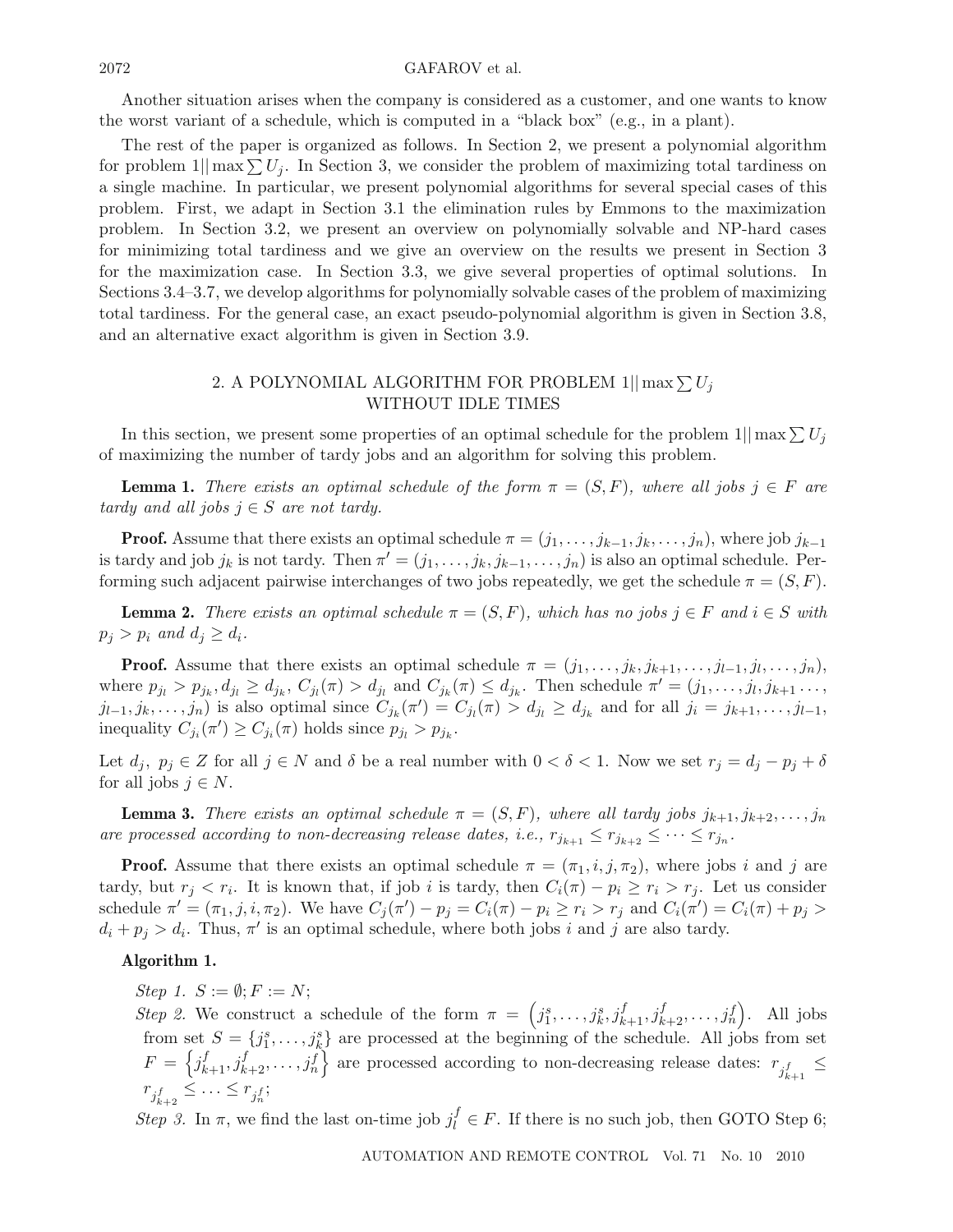*Step 4*. We select the job  $j^* \in \left\{ j_l^f, j_{l+1}^f, \ldots, j_n^f \right\}$  with the largest processing time:  $p_{j^*} \geq p_i$  for all  $i \in \left\{ j_l^f, j_{l+1}^f, \ldots, j_n^f \right\};$  $Step 5. \tilde{S} := S \cup \{j^*\}, \tilde{F} := F \setminus \{j^*\}, \text{GOTO Step 2};$ *Step 6.* An optimal schedule  $\pi = \left(j_1^s, \ldots, j_k^s, j_{k+1}^f, j_{k+2}^f, \ldots, j_n^f\right)$  has been obtained. STOP.

**Lemma 4.** Let in schedule  $\pi = (j_1, \ldots, j_l, j_{l+1}, \ldots, j_n), r_{j_1} \leq r_{j_2} \leq \cdots \leq r_{j_n}$ , job j<sub>l</sub> be the last *on-time job. Then there exists an optimal schedule, where job*  $j^* \in \{j_l, j_{l+1}, \ldots, j_n\}$ ,  $p_{j^*} \geq p_i$ , *for all*  $i \in \{j_l, j_{l+1}, \ldots, j_n\}$  *is on-time.* 

**Proof.** Let there be an optimal schedule  $\pi = (\pi_1, i, \pi_2, j^*, \pi_3, \pi_4)$ , where job  $j^*$  is tardy. It is obvious that in any schedule, not all jobs  $j_l, j_{l+1},\ldots,j_n$  are tardy (see Lemma 3). Then there is an on-time job  $i \in \{j_l, j_{l+1}, \ldots, j_n\}, i \neq j^*$ . According to Lemma 3, we assume that all jobs from set  $\{j^*, \pi_3, \pi_4\}$  are processed according to non-decreasing release dates. If  $r_{j^*} \geq r_i$ , then  $r_{i^*} + p_{i^*} \ge r_i + p_i$ , i.e.,  $d_{i^*} \ge d_i$ , and schedule  $\pi' = (\pi_1, j^*, \pi_2, i, \pi_3, \pi_4)$  is also optimal. In schedule  $\pi'$ , job  $j^*$  is not tardy and job i is tardy.

Now, let  $r_{j^*} < r_i$ . Assume that we have for all  $j \in {\lbrace \pi_4 \rbrace}, r_j \geq r_i$  and for all  $j \in {\lbrace \pi_3 \rbrace}, r_j < r_i$ . Let us consider schedule  $\pi'' = (\pi_1, j^*, \pi_2, \pi_3, i, \pi_4)$ . For all  $j \in {\pi_2}$ , we have  $C_j(\pi'') \geq C_j(\pi)$ since  $p_{j^*} \geq p_i$ . In schedule  $\pi''$ , all jobs from  $\{\pi_3\} \cup \{i\} \cup \{\pi_4\}$  are tardy since in schedule  $\pi''' =$  $(\pi_1, \pi_2, j^*, \pi_3, i, \pi_4)$ , only job  $j^*$  can be on-time according to the conditions of the lemma. Therefore, schedule  $\pi''$  is optimal.

# **Lemma 5.** Algorithm 1 constructs an optimal schedule for problem  $1||\max \sum U_j$  in  $O(n^2)$  time.

**Proof.** We prove the lemma by induction. The algorithm is correct for  $n = 1$ .

Assume now that the algorithm is correct for  $n-1$  jobs. We consider an instance with n jobs. Assume that Algorithm 1 has constructed the schedule  $\pi = (S, F)$ , but there is an optimal schedule  $\pi' = (S', F')$  with  $|F'| \geq |F|$ . If we use the algorithm for the  $n-1$  jobs  $1, 2, \ldots, j-1, j+1, \ldots, n$ with  $j = j^*$ , then we have an optimal schedule  $(S \setminus \{j^*\}, F)$ . Schedule  $(S' \setminus \{j^*\}, F')$  is feasible for the corresponding instance with  $n-1$  jobs. Thus, we get  $|F'| \leq |F|$  and  $|F'| = |F|$ .

Such an algorithm for problem  $1||\min \sum V_i$  has been presented for the first time in [9] (unfortunately, no proof was given there).

# 3. ALGORITHMS FOR PROBLEM  $1|| \max \sum T_j$  WITHOUT IDLE TIMES

In this section, we wish to construct an optimal schedule  $\pi^*$  which maximizes the total tardiness value  $F(\pi) = \sum_{n=1}^{\infty}$  $\sum_{j=1}$  $\max\{0, C_j(\pi) - d_j\},\$  where  $C_j(\pi)$  is the completion time of job j in schedule  $\pi$ . Again, idle times between the processing of jobs are not allowed and the first job starts at time 0.

In the next subsection, we present some rules for eliminating specific solutions from the search for an optimal solution when maximizing total tardiness.

#### *3.1. Elimination Rules by Emmons*

In this subsection, we adapt the elimination rules given by Emmons for the minimization problem to the maximization problem under consideration. We define  $B_j$  as the set of predecessors of job j in all optimal schedules, and  $A_j$  denotes the set of successors of job j in all optimal schedules, i.e.,  $B_j = \{i \in N : i \to j \text{ in all optimal schedules}\}$  and  $A_j = \{i \in N : j \to i \text{ in all optimal schedules}\}.$ Moreover, we define  $c_j = \sum^n$  $\sum_{k=1}$  $p_k - \sum$  $i\overline{\in}A_j$  $p_i$  and  $s_j = \sum$  $i\overline{\in}B_j$  $p_i$ . Then, we have  $s_j + p_j \leq C_j \leq c_j$  for all optimal schedules.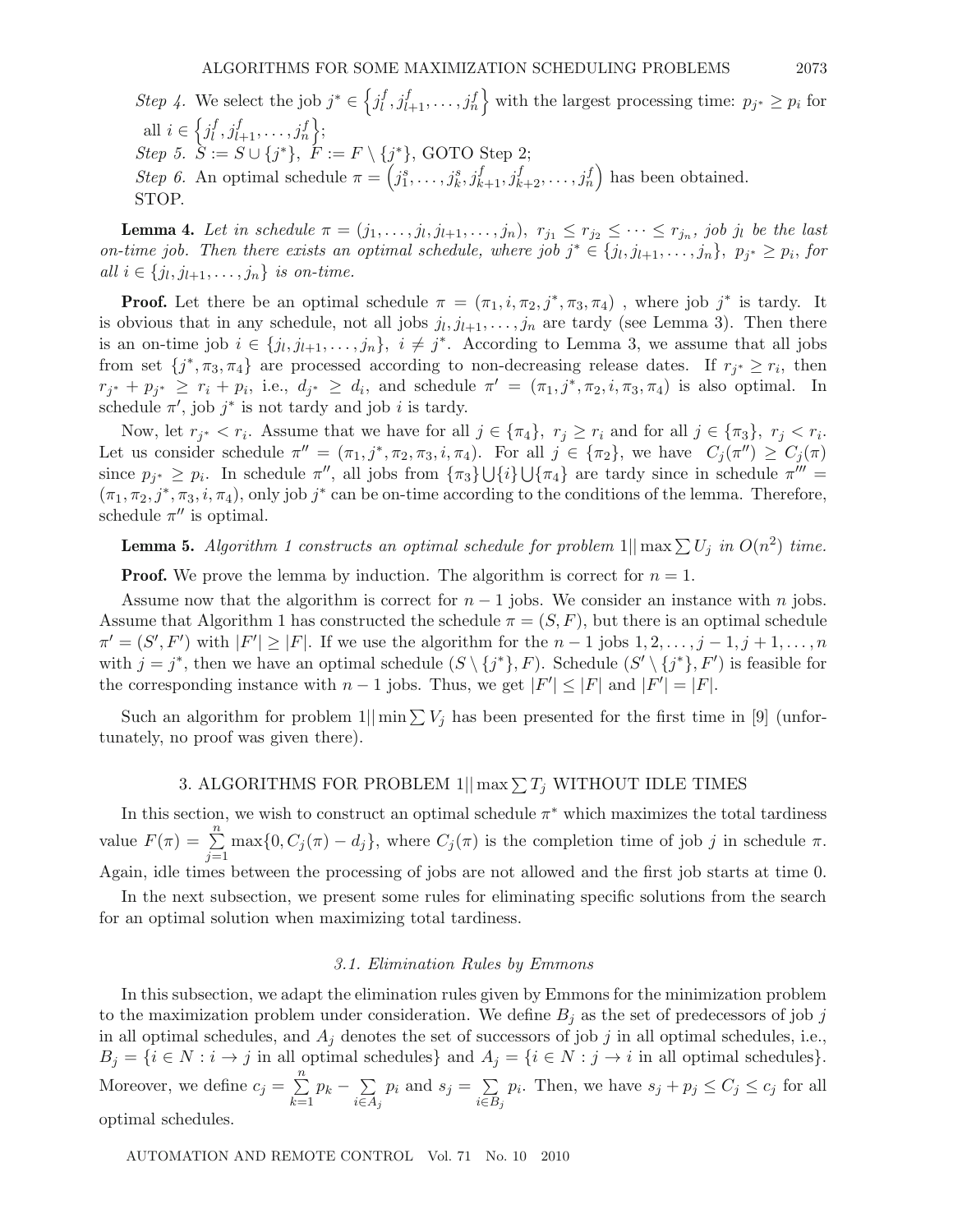| $p_j \geq p_i$      | $1  \min \sum T_i$                            | $p_j \geq p_i$      | $1  \max \sum T_i$                            |
|---------------------|-----------------------------------------------|---------------------|-----------------------------------------------|
| $(i \rightarrow j)$ | $d_i \leq d_j$                                | $(i \rightarrow i)$ | $d_i \leq d_j$                                |
|                     | or $d_i \leq s_j + p_j$                       |                     | or $(d_i > d_j \text{ and } d_j > c_j)$       |
|                     |                                               |                     | or $(d_i > d_j \text{ and } d_i < s_i + p_i)$ |
|                     |                                               |                     | or $(d_i > d_j \text{ and } d_i < s_i + p_j)$ |
| $(j \rightarrow i)$ | $d_i+p_i\geq c_j$                             | $(i \rightarrow j)$ | $d_i > c_i - p_i$                             |
|                     | and $(d_i > d_j \text{ or } d_i > s_j + p_j)$ |                     | and $d_j \leq s_j + p_j$                      |

**Table 1.** Elimination rules

**Lemma 6.** *If*  $p_j \geq p_i$  and  $d_j \geq d_i$ , or  $p_j \geq p_i$ ,  $d_j < d_i$  and  $d_j \geq c_j$ , or  $p_j \geq p_i$ ,  $d_j < d_i$  and  $d_i \leq s_i + p_j$ , then there exists an optimal schedule  $\pi$ , for which we have  $(j \to i)_{\pi}$ .

**Proof.** We consider the following three cases.

(a) Let  $p_j \geq p_i$  and  $d_j \geq d_i$ . Assume that there is an optimal schedule  $\pi = (\pi_1, i, \pi_2, j, \pi_3)$ . For schedule  $\pi' = (\pi_1, j, \pi_2, i, \pi_3)$ , we have  $F(\pi') - F(\pi) \ge (T_j(\pi') - T_j(\pi)) + (T_i(\pi') - T_i(\pi))$ . If  $C_i(\pi') > d_i$ , then  $F(\pi') - F(\pi) \ge -\left(p_i + \sum_{i=1}^{n} d_i\pi' - \sum_{i=1}^{n} d_i\pi'\right)$  $k \overline{\epsilon} \pi_2$  $p_k$  $+$  $\Big( p_i + \sum_{i=1}^n p_i \Big)$  $k \equiv \pi_2$  $p_k$  = 0. Otherwise, if  $C_i(\pi') \leq d_i$ , then  $F(\pi') - F(\pi) \ge -\max\{0, C_i(\pi) - d_i\} + \max\{0, C_i(\pi) - d_i\} \ge 0.$ 

**(b)** Let  $p_j \geq p_i$ ,  $d_j < d_i$  and  $d_j \geq c_j$ . Assume that there is an optimal schedule  $\pi$  $(\pi_1, i, \pi_2, j, \pi_3)$ . For schedule  $\pi' = (\pi_1, j, i, \pi_2, \pi_3)$ , we have  $F(\pi') - F(\pi) \ge (T_j(\pi') - T_j(\pi))$  +  $(T_i(\pi') - T_i(\pi)) = (0 - 0) + (0 - 0) = 0$ . (c) Let  $p_j \geq p_i$ ,  $d_j < d_i$  and  $d_i \leq s_i + p_j$ . Assume that there is an optimal schedule  $\pi = (\pi_1, i, \pi_2, j, \pi_3)$ . For schedule  $\pi' = (\pi_1, j, \pi_2, i, \pi_3)$ , we have  $F(\pi') - F(\pi) \ge (T_j(\pi') - T_j(\pi)) + (T_i(\pi') - T_i(\pi)) \ge \bigg(-p_i - \sum_{i=1}^j \pi_i\bigg)$  $k \overline{\epsilon} \pi_2$  $p_k$  $+\left(\sum\right.$  $k \overline{\epsilon} \pi_2$  $p_k + p_i$  $= 0.$ 

In all cases schedule  $\pi'$  is also optimal.

**Lemma 7.** *If*  $p_j \geq p_i$  *and*  $d_i > c_i - p_i$  *and*  $d_j \leq s_j + p_j$ *, then there exists an optimal schedule*  $\pi$ *, for which we have*  $(i \rightarrow j)_{\pi}$ *.* 

**Proof.** Assume that there exists an optimal schedule  $\pi = (\pi_1, j, \pi_2, i, \pi_3)$ . For schedule  $\pi' =$  $(\pi_1, i, j, \pi_2, \pi_3)$ , we have  $F(\pi') - F(\pi) \ge (T_j(\pi') - T_j(\pi)) + (T_i(\pi') - T_i(\pi)) = p_i - \max\{c_i - d_i, 0\} > 0$ .

The following Table 1 compares the elimination rules for the minimization and maximization problems.

### *3.2. Special Cases*

Some polynomially solvable special cases for the problem of minimizing total tardiness are summarized, e.g., by Lazarev and Werner [10]. In this subsection, we give an overview on the results obtained in this paper for the maximization problem, and we compare the results with those available for the minimization of total tardiness in Table 2.

# 3.3. Properties of an Optimal Schedule for Problem  $1||\max \sum T_i$

In this subsection, we present some properties of an optimal schedule for the problem under consideration.

**Lemma 8.** *There exists an optimal schedule*  $\pi = (S, F) = (SPT, LPT)$ *, where all jobs*  $j \in F$ *are tardy and all jobs* i ∈ S *are on-time. All jobs from the set* S *are processed in SPT (shortest*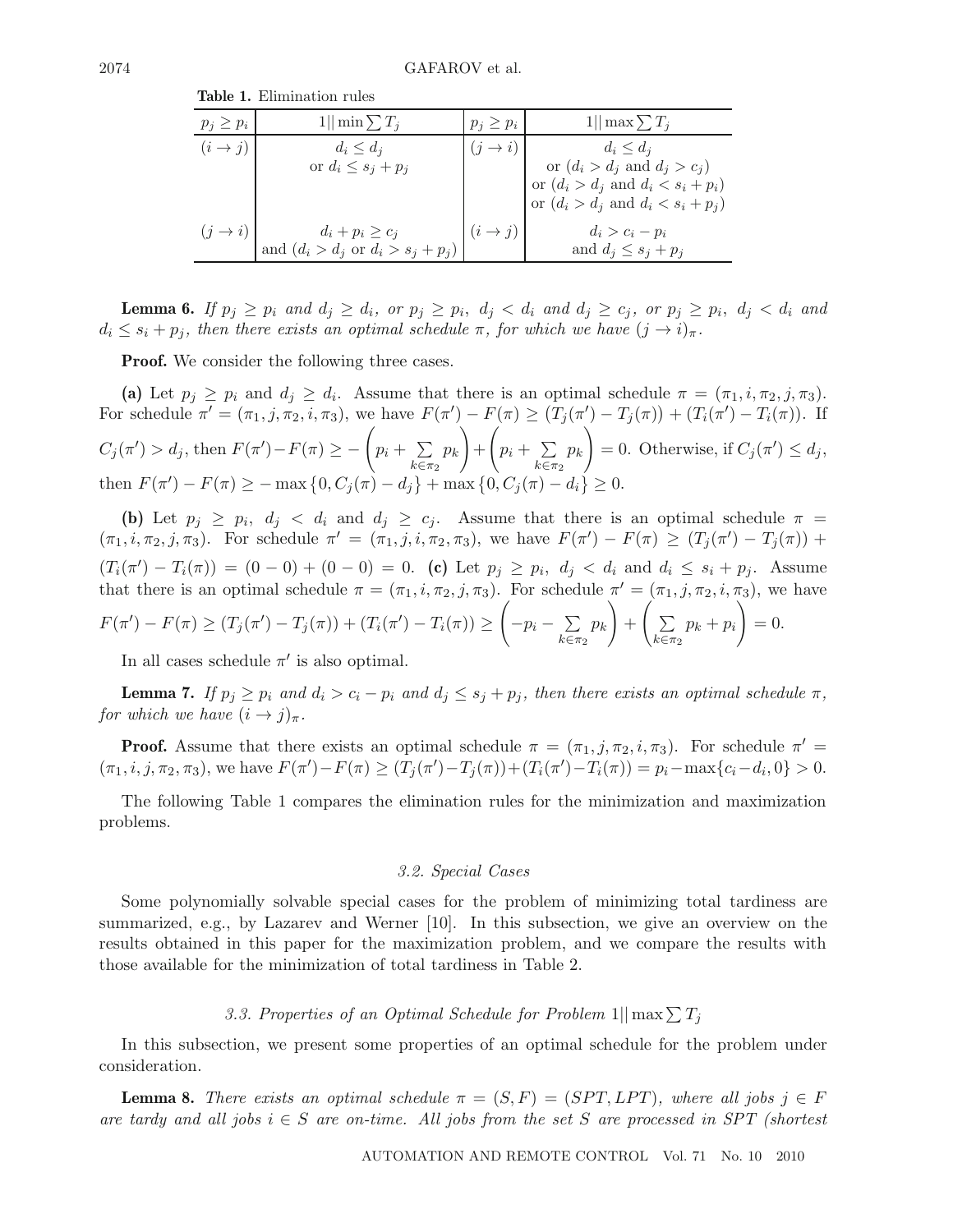| Special case                                                                                                                                 | 1   min $\sum T_j$          |                          | $1  \max \sum T_i$ |                                                                                                          |
|----------------------------------------------------------------------------------------------------------------------------------------------|-----------------------------|--------------------------|--------------------|----------------------------------------------------------------------------------------------------------|
|                                                                                                                                              | P/NP                        | Algorithm                | P/NP               | Algorithm                                                                                                |
| $d_i = d$                                                                                                                                    | P                           | <b>SPT</b>               | P                  | <b>LPT</b>                                                                                               |
| $p_i = p$                                                                                                                                    | $\mathbf{P}$                | <b>EDD</b>               | P                  | see Lemma 6<br>$\pi_{\text{opt}} = (1, 2, \ldots, n),$<br>$d_1 \geq d_2 \geq \cdots \geq d_n$<br>Lemma 6 |
| $d_1 \leq d_2 \leq \cdots \leq d_n$<br>$p_1 \leq p_2 \leq \cdots \leq p_n$                                                                   | P                           | <b>SPT</b>               | P                  | <b>LPT</b><br>Lemma 6                                                                                    |
| $d_{\text{max}} - d_{\text{min}} \leq 1, p_j \in Z$                                                                                          | P                           | $O(n^2)$ [10, 11]        | P                  | $O(n^3)$<br>Lemma 18                                                                                     |
| $d_1 \leq d_2 \leq \cdots \leq d_n$ .<br>$d_i - d_{i-1} > p_i, i = 2, \ldots, n$                                                             | P                           | $O(n^2)$ [10, 11]        | open               |                                                                                                          |
| Canonical LG [3]<br>$d_1 \leq d_2 \leq \cdots \leq d_n$<br>$p_1 > p_2 > \cdots > p_n$<br>$d_n - d_1 \leq p_n, \ldots$<br>(see $(LG)$ in 2.5) | NP-hard<br>$\left[3\right]$ | $O(np_{\min})$ [10,11]   | P                  | $O(n^5)$<br>Lemma 20                                                                                     |
| Canonical DL [2]                                                                                                                             | $NP-hard$<br>$[2]$          | $O(n \sum p_i)$ [10, 11] | P                  | $O(n^5)$<br>Lemma 21                                                                                     |
| $d_1 + p_1 \leq d_2 + p_2 \leq \cdots \leq d_n + p_n,$<br>$p_1 < p_2 < \cdots < p_n$                                                         | P                           | $O(n^3)$                 | P                  | $O(n^2)$<br>Lemma 22                                                                                     |

**Table 2.** Polynomially solvable and NP-hard special cases

*processing time) order and all jobs from the set* F *are processed in LPT (longest processing time) order.*

#### **Proof.**

**(1)** Assume that there exists an optimal schedule  $\pi = (\pi_1, j, \pi_2, i, \pi_3)$ , where job j is tardy and job *i* is on-time. For schedule  $\pi' = (\pi_1, i, j, \pi_2, \pi_3)$ , we have:  $F(\pi') - F(\pi) \ge (T_j(\pi') - T_j(\pi))$  +  $(T_i(\pi') - T_i(\pi)) = p_i + 0 > 0$ . Therefore, we have a contradiction since schedule  $\pi'$  has a larger value of total tardiness, i.e.,  $\pi'$  is better and  $\pi$  is not optimal.

**(2)** We consider an optimal schedule  $\pi = (S, F)$ , where all jobs  $j \in F$  are tardy and all jobs  $i \in S$ are on-time. Now we prove that all jobs  $j \in F$  are processed according to an LPT order. Assume that there exists an optimal schedule  $\pi = (\pi_1, j_1, j_2, \pi_2)$ , where  $j_1$  and  $j_2$  are tardy and  $p_{j_1} < p_{j_2}$ . For schedule  $\pi' = (\pi_1, j_2, j_1, \pi_2)$ , we have  $F(\pi') - F(\pi) = (T_{j_1}(\pi') - T_{j_1}(\pi)) + (T_{j_2}(\pi') - T_{j_2}(\pi)) \ge$  $p_{j2}-\min\{p_{j1},T_{j2}(\pi)\}>0.$  Therefore, we have a contradiction and  $\pi=(\pi_1,j_1,j_2,\pi_2)$  is not optimal.

**(3)** We consider an optimal schedule  $\pi = (S, F)$ , where all jobs  $j \in F$  are tardy and all jobs  $i \in S$  are on-time. Now, we prove that all jobs  $i \in S$  can be processed in an SPT order in an optimal schedule. For all jobs  $i \in S$ , we have  $d_i \geq \sum$  $k\bar{\in}S$  $p_k$ , otherwise, if  $d_i < \sum$  $k\overline{\epsilon}S$  $p_k$ , then schedule  $\pi' = (S \setminus \{i\}, i, F)$  is better, and we have a contradiction. Therefore, jobs  $i \in S$  can be processed in any order.

Define  $U_{\text{max}}$  as the maximal number of tardy jobs for the instance of the problem. Then  $n-U_{\text{max}}$ is the minimal number of on-time jobs. We can compute the value  $U_{\text{max}}$  by means of Algorithm 1 in  $O(n^2)$  time.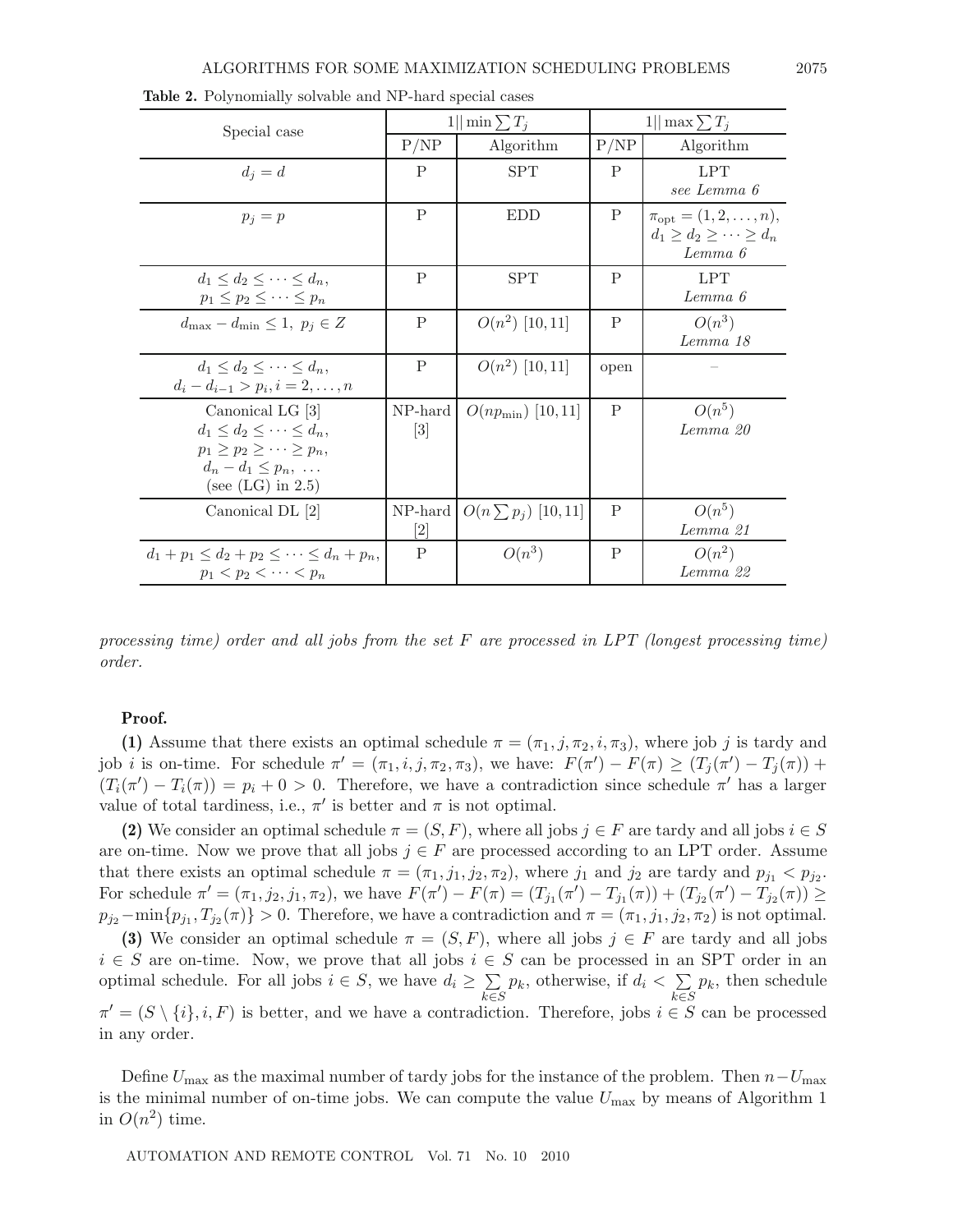#### $2076$  GAFAROV et al.

Let  $N_1$  be the set of  $n - U_{\text{max}} - 1$  jobs with minimal processing times, and  $N_2$  be the set of  $n-U_{\text{max}}$  jobs with minimal processing times. Define  $N_i$  as the set  $N_1 \bigcup \{i\}$ , if  $i \notin N_1$ , otherwise  $N_i = N_2$ .

**Lemma 9.** *If*  $d_i < \sum$  $k\overline{\in}N_i$ pk*, then there is no optimal schedule, where job* i *is on-time.*

**Proof.** We prove the lemma indirectly. Assume that there exists an optimal schedule  $\pi = (S, F)$ , where jobs  $j \in F$  are tardy and jobs  $i \in S$  are on-time. Let there be a job  $i \in S$  with  $d_i < \sum$  $k\overline{\in}N_i$  $p_k$ .

Then  $d_i < \sum$  $k\overline{\in}N_i$  $p_k \leq \sum$  $k\bar{\in}S$  $p_k$ , and schedule  $\pi' = (S \setminus \{i\}, i, F)$  is better, i.e.,  $F(\pi') > F(\pi)$ .

**Lemma 10.** *If job j is tardy in an optimal schedule, then all jobs*  $i \in N$ ,  $p_i < p_j$ ,  $d_i \leq d_j$  *and all jobs*  $i \in N$ ,  $p_i = p_j$ ,  $d_i < d_j$  *are tardy in this schedule.* 

**Proof.** We can prove this lemma in a similar way as Lemma 6, i.e., if job  $i \in N$ ,  $p_i < p_j$ ,  $d_i \leq d_j$ is on-time, then we can interchange jobs  $j$  and  $i$ .

**Lemma 11.** *If for job* j*, we have*

$$
\left(\sum_{i=1}^n p_i - \sum_{k \in \{i \in N, \ p_i < p_j, \ d_i \le d_j\}} \sum_{\{j \in N, \ p_i = p_j, \ d_i < d_j\}} p_k\right) \le d_j,
$$

*then there is no optimal schedule, where job* j *is tardy.*

**Proof.** From Lemma 8 we know, that all tardy jobs are processed in LPT order. Then by Lemma 10, Lemma 11 holds.

**Lemma 12.** Let j be the first tardy job in an optimal schedule  $\pi = (S, j, F)$ . Then for each *on-time job*  $i \in S$ *, we have*  $d_i \ge \max\{C_i(\pi) - p_i, d_i\}.$ 

**Proof.** If for a job  $i \in S$  we have  $d_i < C_j(\pi) - p_j$ , then job i is tardy in schedule  $\pi' = (S \setminus \{i\}, i, j)$ j, F), and we have  $F(\pi') > F(\pi)$ . If  $d_i < d_j$ , then for schedule  $\pi' = (S \setminus \{i\}, j, i, F)$ , we have  $F(\pi') > F(\pi).$ 

**Lemma 13.** Let j be a tardy job in an optimal schedule  $\pi = (\pi_1, \pi_2, j, \pi_3)$ , where all jobs from  $\pi_2$ *are tardy and*  $|\{\pi_2\}| = k > 0$ *. Then*  $T_j(\pi) \geq k p_j$ *.* 

**Proof.** If  $T_j(\pi) < kp_j$ , then for schedule  $\pi = (j, \pi_1, \pi_2, \pi_3)$ , we have  $F(\pi') > F(\pi)$ .

Renumber the jobs according to the rule:  $d_1 \leq d_2 \leq \cdots \leq d_n$ , if  $d_i = d_{i+1}$ , then  $p_i \leq p_{i+1}$ . Let j be the job with maximal processing time  $j := \operatorname{argmax} \left\{ d_i : p_i = \max_{k \in N} p_k \right\}$ .

**Lemma 14.** *There is an optimal schedule, where the first tardy job is from the set*  $\{1, 2, \ldots, j\}$ *. If*  $d_j < d_{j+1}$ , then in all optimal schedules the first tardy job is from the set  $\{1, 2, \ldots, j\}$ .

**Proof.** We prove this lemma indirectly. Let there be an optimal schedule  $\pi = (\pi_1, i, \pi_2)$ , where  $i>j$  and job i is the first tardy job. Then job j is on-time in this optimal schedule, since all tardy jobs are processed in an LPT order in an optimal schedule. Now assume  $\pi = (j, \pi_1, i, \pi_2)$ . For schedule  $\pi' = (\pi_1, i, j, \pi_2)$ , we have  $F(\pi') = F(\pi)$  if  $d_j = d_i$ , and  $F(\pi') > F(\pi)$  if  $d_j < d_i$ .

Denote  $M_l = \{i \in N, p_i > p_l\}$  and  $O_l = \{i \in N, i > l\}.$ 

**Lemma 15.** *If a job l is the first tardy job in an optimal schedule*  $\pi$ , *then for each job*  $i \in M_l$  *we have*  $\Sigma$  $k\overline{\in}M_l$  $p_k \leq d_i$ .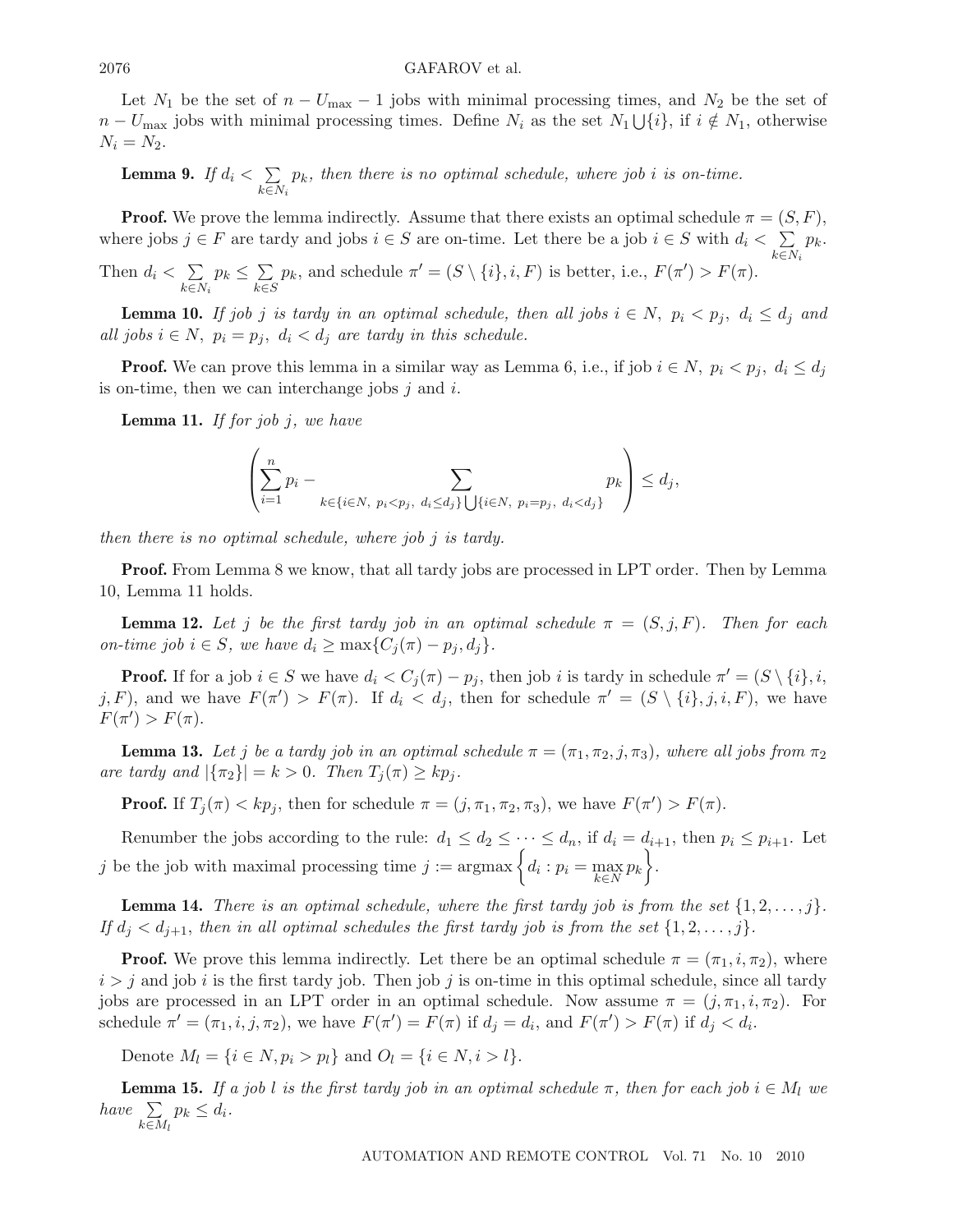$\textbf{Lemma 16.} \ If \ a \ job \ l \ is \ the \ first \ tary \ job \ in \ an \ optimal \ schedule \ \pi \ and \ l = \text{argmax} \left\{ d_i : p_i = \max_{k \in N} p_k \right\},$ *then*  $\Sigma$  $k\equiv O_l$  $p_k + p_l > d_l.$ 

We can use Lemmas 9–16 to compute an optimal schedule faster.

*3.4.* An Exact Algorithm for the Special Case  $d_{\text{max}} - d_{\text{min}} \leq 1$ 

Define  $z = [d_{\text{max}}]$ . The following Algorithm 2 constructs an optimal solution for the special case under consideration.

### **Algorithm 2.**

*Step 1.*  $S := N$ ,  $F := \emptyset$ ,  $P_f := 0$ ;

- *Step 2.* If there is a job  $j \in S$  with  $\sum_{i=1}^{n}$  $\sum_{i=1}$  $p_i - P_f - p_j \geq z + 1$ , then GOTO Step 3, otherwise GOTO Step 5;
- *Step 3.* We select a job  $j^*(S) \in S$  with minimal processing time  $p_j$ . If there are several such jobs, then among these jobs, we select one with minimal due date  $d_i$ :

$$
j^*(S) = \arg\min_{j \in S} \left\{ d_j : p_j = \min_{i \in S} p_i \right\}.
$$

*Step 4.*  $S := S \setminus \{j^*(S)\}, F := F \cup \{j^*(S)\}, P_f := P_f + p_{j^*(S)},$  GOTO Step 2;

*Step 5.* Now we can choose only three tardy jobs. For each triple of jobs  $j_1, j_2, j_2 \in S$ , we consider all schedules of the form  $\pi' = (\pi_1, \pi^{123}, \pi_2)$ , where  ${\{\pi_1\}} = S \setminus {\{j_1, j_2, j_3\}}$ ,  ${\{\pi_2\}} = F$ ,  ${\pi}^{123} = {j_1, j_2, j_3}$  and all jobs in F are processed in an LPT order. Then we select the best schedule among  $|S|(|S|-1)(|S|-2)$  schedules considered.

**Lemma 17.** *If*  $\sum$ n  $\sum_{i=1}^{n} p_i - p_{j^*(N)} \geq z + 1$ , then there is an optimal schedule, where job j<sup>\*</sup>(N) is the *last tardy job.*

**Proof.** Let  $j^* = j^*(N)$ . Moreover, assume that there exists an optimal schedule  $\pi =$  $(\pi_1, j^*, \pi_2, \alpha, i)$ . If  $p_{j^*} = p_i$ ,  $d_{j^*} \leq d_i$ , then schedule  $\pi' = (\pi_1, i, \pi_2, \alpha, j^*)$  is also optimal.

If  $p_{i^*} < p_i$ , then job j<sup>\*</sup> is not tardy in schedule  $\pi$ . We consider schedule  $\pi' = (\pi_1, i, \pi_2, \alpha, j^*)$ . We have:

- (a) If  $C_i(\pi') \leq d_i$ , then  $T_i(\pi') T_i(\pi) = -\sum_{i=1}^{n}$  $\sum_{k=1}$  $p_k + d_i, T_{j^*}(\pi') - T_{j^*}(\pi) = \sum_{i=1}^n$  $\sum_{k=1}$  $p_k - d_{j^*}, T_{\alpha}(\pi') T_{\alpha}(\pi) \geq 1$  since  $p_i \geq p_{j^*} + 1$   $(p_j \in Z \text{ for all } j \in N)$ . Then  $F(\pi') - F(\pi) \ge (T_{i^*}(\pi') - T_{i^*}(\pi)) + (T_i(\pi') - T_i(\pi)) + (T_\alpha(\pi') - T_\alpha(\pi)) \ge 0$  since  $d_{\text{max}} - d_{\text{min}} \leq 1.$
- (**b**) If  $C_i(\pi') > d_i$ , then  $T_i(\pi') T_i(\pi) = \sum$  $k \in \pi_2 \bigcup {\{\alpha, j^*\}}$  $p_k, T_{j^*}(\pi') - T_{j^*}(\pi) \geq \sum$  $k \in \pi_2 \bigcup {\{\alpha, j^*\}}$  $p_k - 1$ since  $d_{\text{max}} - d_{\text{min}} \leq 1$ .

Moreover,  $T_{\alpha}(\pi') - T_{\alpha}(\pi) \ge 1$  since  $p_i \ge p_{i^*} + 1$   $(p_i \in Z$  for all  $j \in N$ ). Then  $F(\pi') - F(\pi) \ge 0$ .

**Lemma 18.** *Algorithm 2 constructs an optimal schedule in*  $O(n^3)$  *time.* 

**Proof.** The optimality of Steps 3–4 results from Lemma 17. The time complexity of Step 5 is  $O(n^3)$ .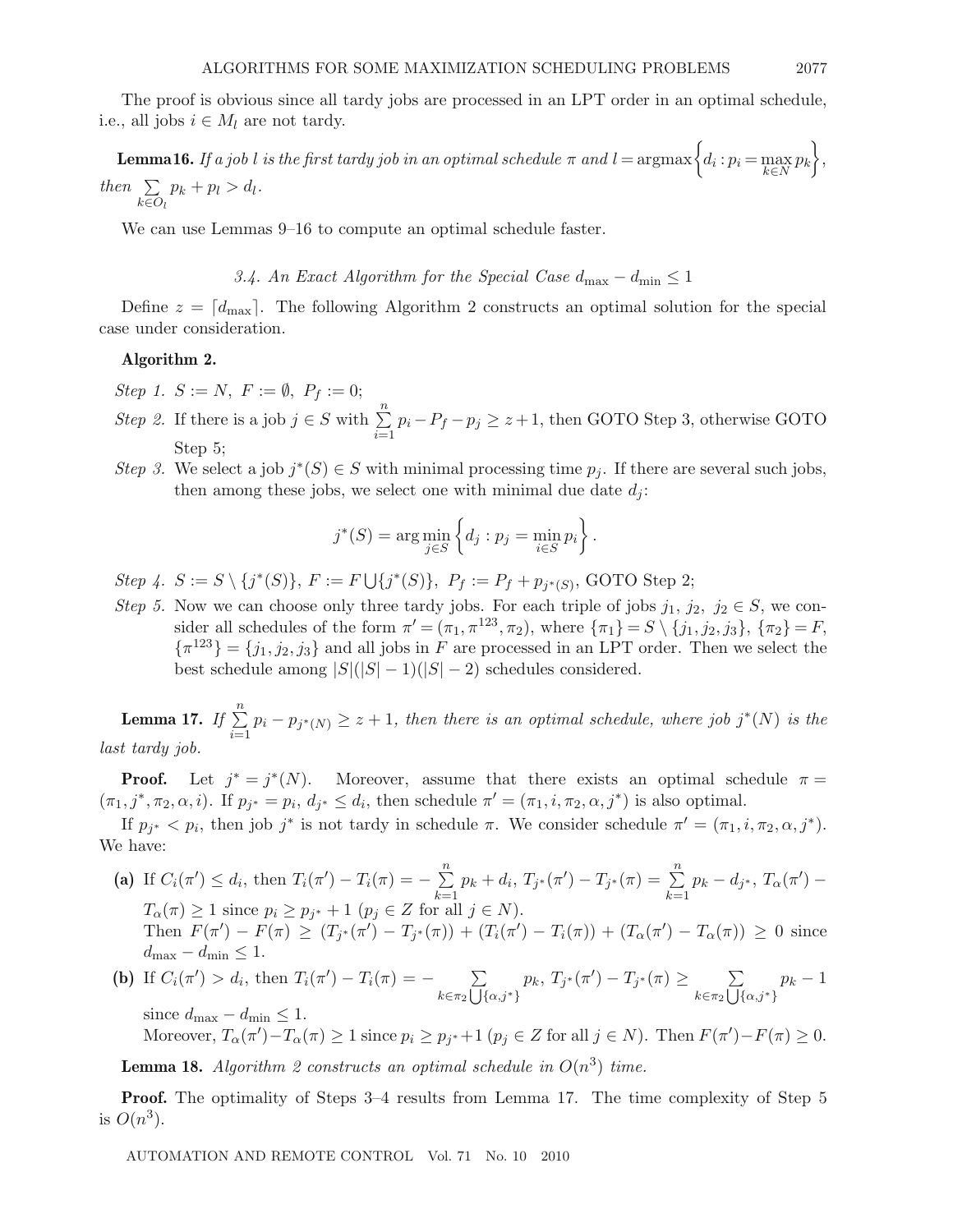We consider the following special case (see [3]):

$$
\begin{cases}\np_1 > p_2 > \dots > p_{2n+1} \\
d_1 < d_2 < \dots < d_{2n+1} \\
d_{2n+1} - d_1 < p_{2n+1} \\
p_{2n+1} = n^3 b \\
p_{2n} = p_{2n+1} + b \\
p_{2i} = p_{2i+2} + b, \quad i = n-1, \dots, 1 \\
p_{2i-1} = p_{2i} + \delta_i, \quad i = n, \dots, 1 \\
d_{2n+1} = \sum_{i=1}^n p_{2i} + p_{2n+1} + \frac{1}{2} \delta \\
d_{2n} = d_{2n+1} - \delta \\
d_{2i} = d_{2i+2} - (n-i)b + \delta, \quad i = n-1, \dots, 1 \\
d_{2i-1} = d_{2i} - (n-i)\delta_i - \varepsilon \delta_i, \quad i = n, \dots, 1,\n\end{cases} (LG)
$$

where

$$
\delta_1, \delta_2, \ldots, \delta_n \in Z, \quad \delta = \sum_{i=1}^n \delta_i, \quad b = n^2 \delta, \quad 0 < \varepsilon < \frac{\min_i \delta_i}{\max_i \delta_i}.
$$

We define

 $N = \{1, 2, \ldots, 2n, 2n + 1\} = \{V_1, V_2, \ldots, V_{2i-1}, V_{2i}, \ldots, V_{2n-1}, V_{2n}, V_{2n+1}\}.$ 

**Lemma 19** [3]. For case LG, there are either n or  $n + 1$  tardy jobs in each schedule.

**Lemma 20.** For case LG, we can construct an optimal schedule with  $O(n^5)$  operations.

**Proof.** Here, we give only a sketch of the proof (for the detailed proof, the reader is referred to [12]). Without loss of generality, we consider only the case when  $n \geq 2$ . First, we can show that in all optimal schedules, job  $V_{2n+1}$  is processed in the last position. Next, one can show that in the last positions of all optimal schedules, there are processed  $(\lfloor \frac{n}{2} \rfloor - 1)$  tardy jobs with minimal processing times. Then we can prove that the first  $n - (\lfloor \frac{n}{2} \rfloor + 2)$  tardy jobs in all optimal schedules are the jobs with maximal processing times (and minimal due dates). For this reason, we know at least  $n-3$  tardy jobs in an optimal schedule. Therefore, we must choose at most 4 further tardy jobs since for this special case, there are either n or  $n + 1$  tardy jobs in all schedules. Thus, we have to consider at most  $O(n^4)$  schedules. The time complexity of this part is  $O(n^5)$ .

### *3.6. An Exact Algorithm for the Special Case "Canonical DL"* [2]

For this special case we have  $3\bar{n} + 1$  jobs:

$$
N = \{V_1, V_2, \dots, V_{2i-1}, V_{2i}, \dots, V_{2\bar{n}-1}, V_{2\bar{n}}, W_1, W_2, \dots, W_{\bar{n}+1}\},\
$$

where

$$
b_1 \ge b_2 \ge \cdots \ge b_{2\bar{n}}, \quad b_i \in Z, \quad i = 1, 2, \ldots, 2\bar{n}, \quad \delta = \frac{1}{2} \sum_{i=1}^{\bar{n}} (b_{2i-1} - b_{2i}), \quad \text{and} \quad b = (4\bar{n} + 1)\delta.
$$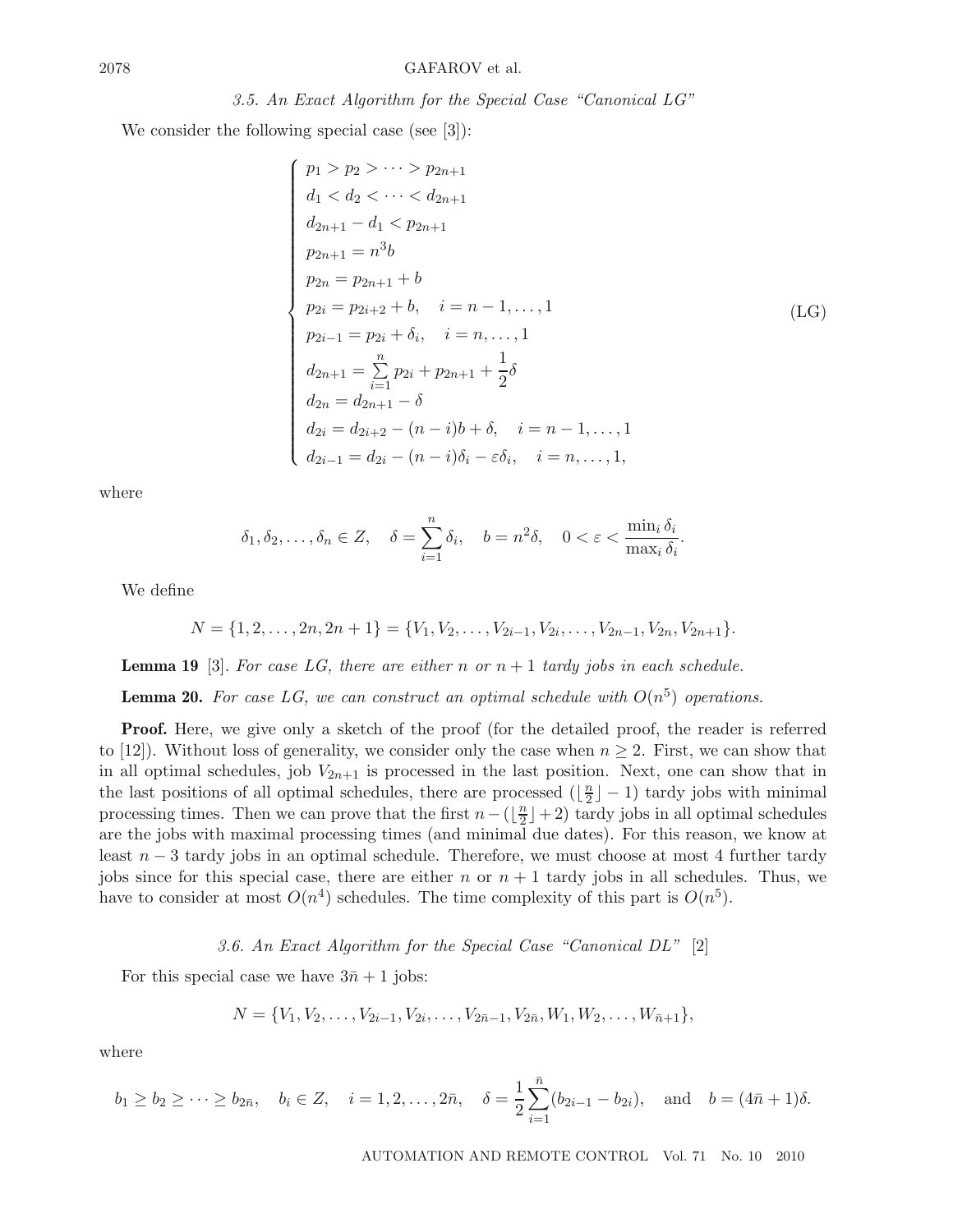Moreover,

$$
a_1 = b_1 + (9\bar{n}^2 + 3\bar{n})\delta + 5\bar{n}(b_1 - b_{2\bar{n}}),
$$
  
\n
$$
a_2 = b_2 + (9\bar{n}^2 + 3\bar{n})\delta + 5\bar{n}(b_1 - b_{2\bar{n}}),
$$
  
\n
$$
\dots
$$
  
\n
$$
a_{2i-1} = b_{2i-1} + (9\bar{n}^2 + 3\bar{n} - i + 1)\delta + 5\bar{n}(b_1 - b_{2\bar{n}}),
$$
  
\n
$$
a_{2i} = b_{2i} + (9\bar{n}^2 + 3\bar{n} - i + 1)\delta + 5\bar{n}(b_1 - b_{2\bar{n}}),
$$
  
\n
$$
\dots
$$
  
\n
$$
a_{2n-1} = b_{2n-1} + (9\bar{n}^2 + 2\bar{n} + 1)\delta + 5\bar{n}(b_1 - b_{2\bar{n}}),
$$
  
\n
$$
a_{2n} = b_{2n} + (9\bar{n}^2 + 2\bar{n} + 1)\delta + 5\bar{n}(b_1 - b_{2\bar{n}}),
$$
  
\n
$$
p_{V_i} = a_i, \quad 1 \leq i \leq 2\bar{n};
$$
  
\n
$$
p_{W_i} = b, \quad 1 \leq i \leq \bar{n} + 1;
$$
  
\n
$$
d_{V_i} = \begin{cases} (j-1)b + \delta + (a_2 + a_4 + \dots + a_{2j}) & \text{if } i = 2j - 1 \\ d_{V_{2j-1}} + 2(\bar{n} - j + 1)(a_{2j-1} - a_{2j}) & \text{if } i = 2j, \\ d_{W_i} = \begin{cases} ib + (a_2 + a_4 + \dots + a_{2i}), & 1 \leq i \leq \bar{n} \\ d_{W_i} + \delta + b, & i = \bar{n} + 1. \end{cases}
$$

**Lemma 21.** For the special case "Canonical DL," we can construct an optimal schedule in  $O(n^5)$ *time.*

**Proof.** Again, we give only a sketch of the proof and refer the reader to [12] for a detailed proof. Without loss of generality, we consider only the case when  $\bar{n} \geq 3$ . It is obvious that in each schedule, at least  $\bar{n}$  jobs from set  $\{V_1, V_2, \ldots, V_{2i-1}, V_{2i}, \ldots, V_{2\bar{n}-1}, V_{2\bar{n}}\}$  are tardy. For the proof, it is sufficient to restrict to schedules of the form  $\pi = (S, F) = (SPT, LPT)$ . We consider the properties of "stable" schedules. A schedule  $\pi = (S, F)$  is stable, if for each on-time job  $j \in S$  in schedule  $\pi$ , we have  $d_j \geq \sum$ i∈S  $p_i$ . Recall that S denotes the set of on-time jobs. It is obvious that all optimal schedules are stable. Now we investigate *the maximal number* k of on-time jobs from set  $V = \{V_1, V_2, \ldots, V_{2i-1}, V_{2i}, \ldots, V_{2\overline{n}-1}, V_{2\overline{n}}\}$  in a stable schedule. The largest set S (with a maximal number of elements) consists of jobs  $V_j, V_{j+1}, \ldots, V_{2\bar{n}}$ . Then  $P_S = \sum_{i=1}^{2\bar{n}}$  $\sum_{i=j}^{2n} p_{V_i} > (2\bar{n} - j + 1)a_{2\bar{n}}$ . Thus, inequality  $k \leq \lceil \frac{2}{3}\bar{n} \rceil$  must hold.

Then, we can show that in all optimal schedules, all jobs  $W_j$ ,  $j = 1, \ldots, n + 1$ , are processed at the end of the schedule. This can be proven indirectly.

For an optimal schedule, we also must have the following property: let  $i$  be the last tardy job from set  $V = \{V_1, V_2, \ldots, V_{2j-1}, V_{2j}, \ldots, V_{2n-1}, V_{2n}\}\$  in an optimal schedule  $\pi^* = (\pi_1, i, \pi_2)$ . Assume that in schedule  $\pi^*$ , there are k on-time jobs. Then, before job i in an optimal schedule, there are  $2\bar{n} - k - 1$  tardy jobs from set  $\bar{V}$ . Thus,  $i \geq 2\bar{n} - k$  since all tardy jobs are processed according to an LPT order. We must have  $F(\pi^*) > F(\pi = (i, \pi_1, \pi_2))$  since  $\pi^*$  is optimal, i.e., we must have  $C_i(\pi^*) - d_i \geq (2\bar{n} - k - 1)p_i \Rightarrow (a_1 + a_3 + \cdots + a_{2\bar{n}-1}) + (a_2 + a_4 + \cdots + a_{2\bar{n}}) - d_i \geq (2\bar{n} - k - 1)a_i.$ Thus, inequality  $k > \frac{2}{3}\bar{n} - 1$  must hold.

Summarizing, for each stable schedule, we must have  $\frac{2}{3}\bar{n}-1 < k \leq \lceil \frac{2}{3}\bar{n} \rceil$  and therefore,  $k = \lceil \frac{2}{3}\bar{n} \rceil$ or  $\lfloor \frac{2}{3}\bar{n} \rfloor$ . Thus, we must select k on-time jobs and process them at the beginning of the schedule. Then we investigate the minimal number i of a job  $V_i$ , which can be on-time in a stable schedule  $\Big(d_i \geq \sum$ l∈S  $p_l$ .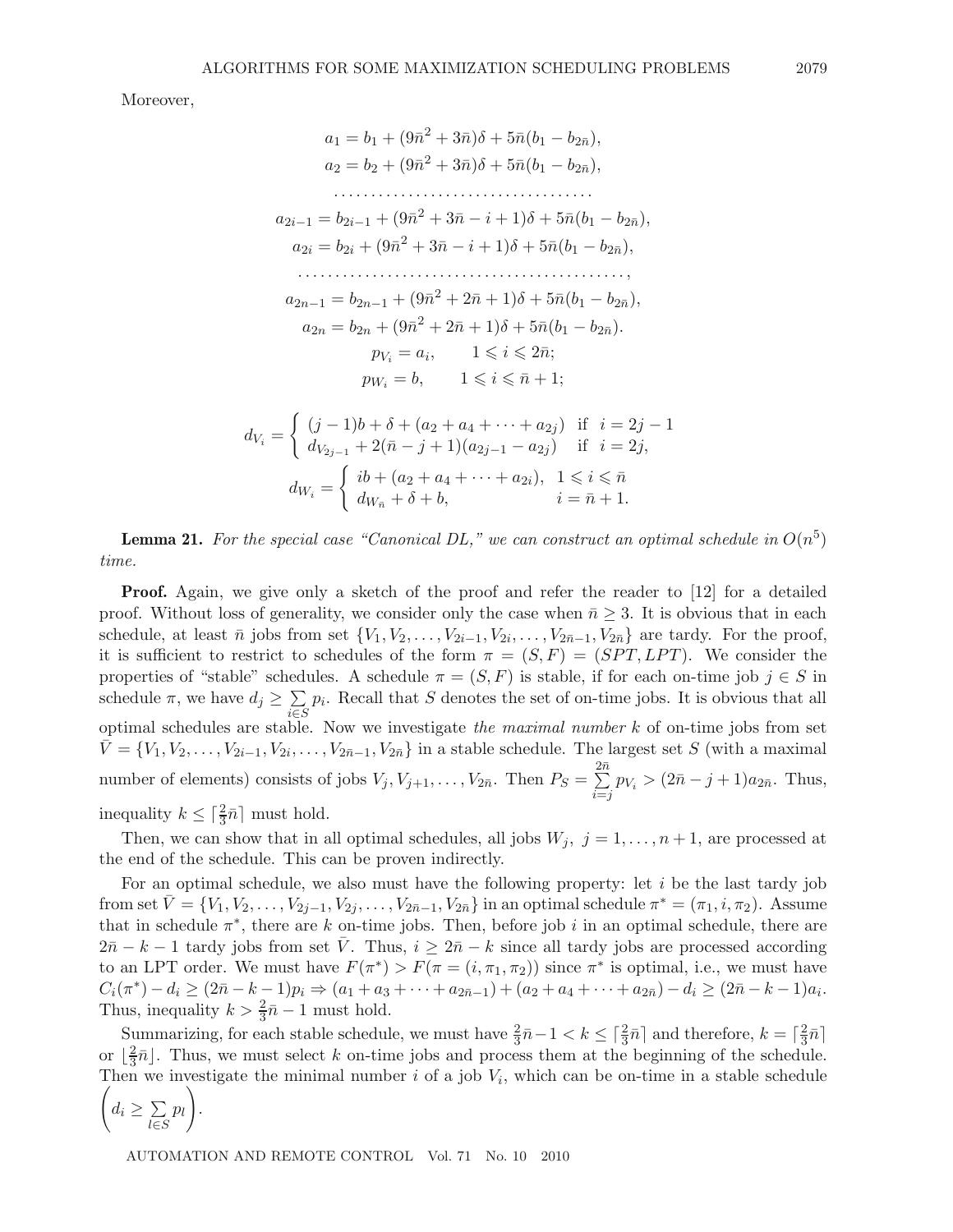#### $\text{GAFAROV et al.}$

For all possible situations  $(k = \lceil \frac{2}{3}\overline{n} \rceil$  or  $\lfloor \frac{2}{3}\overline{n} \rfloor$ , *i* is even or odd) we get similar results. For example, for  $k = \lfloor \frac{2}{3}\overline{n} \rfloor$  and i is odd, we have  $i \geq \lfloor \frac{4}{3}\overline{n} \rfloor - 3$ . We must select  $\lfloor \frac{2}{3}\overline{n} \rfloor$  jobs from the  $2\bar{n} - \lfloor \frac{4}{3}\bar{n} \rfloor + 3$  shortest jobs from the set  $\{V_1, V_2, \ldots, V_{2i-1}, V_{2i}, \ldots, V_{2\bar{n}-1}, V_{2\bar{n}}\}$ . There are at most  $\bar{n}^4$  combinations. Thus, we can investigate these combinations (and the resulting schedules) in  $O(n^5)$  time.

3.7. An Exact Algorithm for the Special Case 
$$
d_1 + p_1 \leq d_2 + p_2 \leq \cdots \leq d_n + p_n
$$
,  $p_1 < p_2 < \cdots < p_n$ 

Without loss of generality, let  $d_i < \sum_{i=1}^{n}$  $\sum_{j=1}$  $p_j$  for all  $i \in N$ . This special case can be solved by the

following algorithm.

# **Algorithm 3.**

*Step 0.*  $P := \sum^{n}$  $\sum_{j=1}$  $p_j, \overline{N} := N, S := \emptyset, \pi = ()$ ,  $\Pi := \emptyset$ .

*Step 1.* WHILE *for each job*  $j \in \overline{N}$ *, there is a job*  $i \in \overline{N} \setminus \{j\}$  *such that*  $d_i < P - p_j$  DO *Step 1.1.* We select one job  $j^* \in \overline{N}$  with minimal processing time.

*Step 1.2.*  $\pi = (j^*, \pi), P := P - p_{j^*}, \bar{N} := \bar{N} \setminus \{j^*\}.$ 

Step 1.3. FOR each job *i* with 
$$
d_i \geq P
$$
 DO  $\overline{N} := \overline{N} \setminus \{i\}, \ \overline{S} := \overline{S} \cup \{i\}.$ 

- *Step 2.* WHILE *there is a job*  $j \in \overline{N}$  *such that another job*  $i \in \overline{N} \setminus \{j\}$  *exists for which*  $d_i < P p_j$ DO
- *Step 2.1.* We investigate all schedules  $\pi' = (\pi_1, l, \pi)$ , where  $\pi_1 = (\bar{N} \setminus \{l\}) \cup S$ , and job l such that  $d_i \geq P - p_l$  for all  $i \in \bar{N} \setminus \{l\}$ . We include the best schedule  $\pi'$  into the set  $\Pi$ .
- *Step 2.2.* We select one job  $j^* \in \overline{N}$  with minimal processing time.
- *Step 2.3.* We investigate all schedules  $\pi'' = (\pi_1, l, j^*, \pi)$ , where  $\pi_1 = (\bar{N} \setminus \{l, j^*\}) \cup S$ ,  $d_i \ge$  $P - p_l - p_{j^*}$  for all  $i \in \overline{N} \setminus \{l, j^*\}$ . We include the best schedule  $\pi''$  into the set  $\Pi$ .
- *Step 2.4.* We keep only the best schedule in set Π.
- *Step 2.5.*  $\pi = (j^*, \pi)$ ,  $P := P p_{j^*}$ ,  $\bar{N} := \bar{N} \setminus \{j^*\}.$
- *Step 2.6.* FOR *each job* i *with*  $d_i \geq P$  DO  $\overline{N} := \overline{N} \setminus \{i\}, \ \overline{S} := \overline{S} \cup \{i\}.$
- *Step 3.* Now, we can select additionally at most one tardy job. We select job  $j \in N$  with the minimal due date  $d_j$  and construct the schedule  $\pi = (\pi_1, j, \pi)$ ,  $\pi_1 = (\bar{N} \setminus \{j\}) \cup S$ . Then we compare schedule  $\pi$  with the schedule from set  $\Pi$  and select the better one.

**Lemma 22.** *Algorithm 3 constructs an optimal schedule for this special case in*  $O(n^2)$  *time.* 

**Proof.** It is known that, if  $p_i < p_j$  and  $d_i \leq d_j$ , then there is an optimal schedule  $\pi$ , where  $(j \to i)_{\pi}$ (see Emmons' rules). If there is a schedule  $\pi = (\pi_1, i, \pi_2, \alpha, j, \pi_3)$ , where  $p_i < p_j$ ,  $d_i > d_j$ , job i is on-time, jobs  $\alpha$ , j are tardy, then for schedule  $\pi' = (\pi_1, j, \pi_2, \alpha, i, \pi_3)$  we have  $F(\pi') - F(\pi) \ge 0$ since  $T_{\alpha}(\pi') - T_{\alpha}(\pi) = p_j - p_i$ ,  $(T_j(\pi) - T_j(\pi')) - (T_i(\pi') - T_i(\pi)) \le d_i - d_j$ , and  $d_i + p_i \le d_j + p_j \Rightarrow$  $d_i - d_j \leq p_i - p_i$ . This fact proves the optimality of Steps 1, 2.3 and 2.6 of the algorithm. It is obvious that the time complexity of Algorithm 3 is equal to  $O(n^2)$ .

# 3.8. An Exact Algorithm for Problem  $1||\max \sum T_j$

This algorithm is based on Lemma 8, i.e., there is an optimal schedule  $\pi = (S, F) = (SPT, LPT)$ , where all jobs  $j \in F$  are tardy and all jobs  $i \in S$  are on-time.

#### **Algorithm 4.**

*Step 1.* We enumerate the jobs as follows:  $p_1 \geq p_2 \geq \cdots \geq p_n$ . If  $p_i = p_{i+1}$ , then  $d_i \geq d_{i+1}$ . *Step 2.*  $\pi_1(t) := (1), F_1(t) := \max\{0, p_1 + t - d_1\}$  for all  $t \in Z$  with  $t \in \left[0, \sum_{i=1}^{n} d_i\right]$ n  $\sum_{j=2}$  $p_i$ .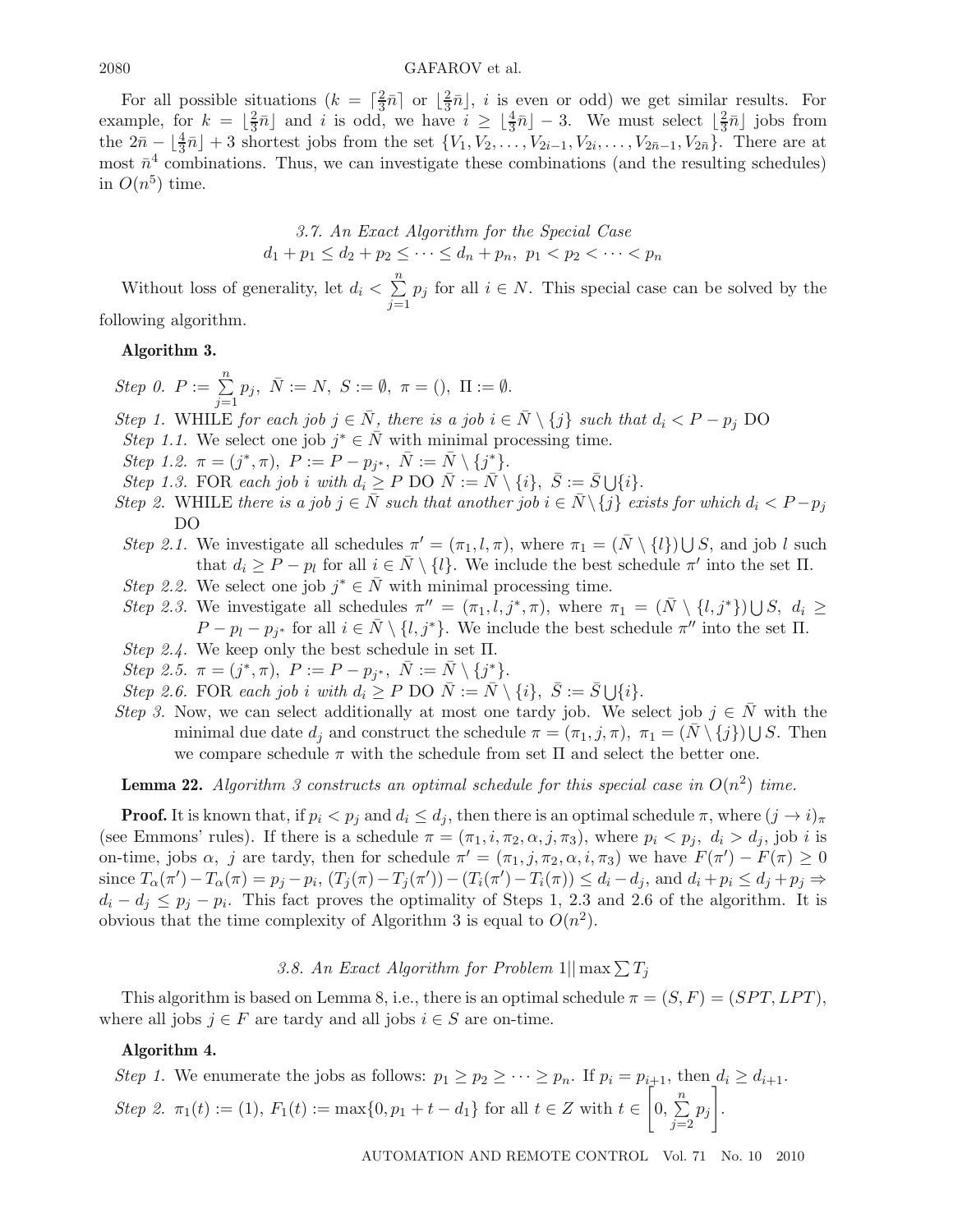*Step 3.* FOR  $l := 2$  TO n DO

FOR 
$$
t := 0
$$
 TO  $\sum_{j=l+1}^{n} p_j$   $(t \in Z)$  DO  
\n
$$
\pi^1 := (l, \pi_{l-1}(t + p_l)), \pi^2 := (\pi_{l-1}(t), l);
$$
\n
$$
F(\pi^1) := \max\{0, p_l + t - d_l\} + F_{l-1}(t + p_l);
$$
\n
$$
F(\pi^2) := F_{l-1}(t) + \max\left\{0, \sum_{j=1}^{l} p_j + t - d_l\right\};
$$
\n
$$
F_l(t) := \max\{F(\pi^1), F(\pi^2)\};
$$
\n
$$
\pi_l(t) := \arg\max\{F(\pi^1), F(\pi^2)\}.
$$

*Step 4.* We have obtained an optimal schedule  $\pi_n(0)$  with the optimal function value  $F_n(0)$ .

**Theorem 1.** Algorithm 4 constructs an optimal schedule in  $O(n \sum p_i)$  time.

**Proof.** We prove the theorem indirectly. Assume that there is an optimal schedule of the form  $\pi^* = (SPT, LPT)$ , where  $F(\pi^*) > F(\pi_n(0)) = F_n(0)$ .

Let  $\pi' := \pi^*$ . For each  $l = 1, 2, ..., n$ , we successively consider the part  $\bar{\pi}_l \in \pi'$ ,  $\{\bar{\pi}_l\}$  $\{1,\ldots,l\}$  of the schedule. Let  $\pi' = (\pi_\alpha, \bar{\pi}_l, \pi_\beta)$ . If  $\bar{\pi}_l \neq \pi_l \left(t = \sum_{i=1}^{\infty} \bar{\pi}_i\right)$  $\sum_{i\in\pi_{\alpha}}$  $p_i$ (for the notation, see the last row in Step 3 of Algorithm 4), then  $\pi' := \left( \pi_{\alpha}, \pi_{l} \right)$  $\sum_{i\in\pi_{\alpha}}$  $p_i\bigg\rceil, \pi_\beta\bigg\rceil$ . It is obvious that  $F((\pi_{\alpha},\bar{\pi}_l,\pi_{\beta})) \leq F\left(\bigg(\pi_{\alpha},\pi_l( \sum$  $i\widetilde{\in }\pi _{\alpha }$  $\{p_i, \pi_\beta\}\right),$  and so on. At the end, we have  $F(\pi^*) \leq F(\pi') \leq$  $F_n(0)$ . Thus, schedule  $\pi_n(0)$  is also optimal.

Obviously, the time complexity of Algorithm 4 is equal to  $O(n \sum p_i)$ .

For a practical realization of the algorithm, we can use the idea from [13]. As computational experiments for the partition problem show, for a substantial part of instances, the time complexity time is polynomially bounded which might also be expected for the problem under consideration.

3.9. An Alternative Exact Algorithm for Problem  $1||\max \sum T_i$ 

Renumber the jobs according to the rule:  $d_1 \leq d_2 \leq \cdots \leq d_n$ , if  $d_i = d_{i+1}$ , then  $p_i \leq p_{i+1}$  (EDD) order). Let  $j^*$  be the job with maximal processing time  $j^* := \operatorname{argmax}_{k \in N} \left\{ d_i : p_i = \max_{k \in N} p_k \right\}$ . Denote by jf the first tardy job in an optimal schedule  $\pi = (S, F)$  and let  $P(A) = \sum$ i∈A  $p_i$ .

According to Lemmas 9 and 12 we know that for all on-time jobs  $i \in S$ , we have  $d_i \geq$  $\max\left\{d_{if},\sum\right\}$  $k\bar{\in}S$  $p_k$ , where  $\Sigma$  $k\overline{\epsilon}S$  $p_k = S_{if}(\pi)$ , where  $S_{if}(\pi)$  is the starting time of job jf in schedule  $\pi$ .

We know that a job j can be the first tardy job only when there is no job k with  $k < j$ ,  $d_k < d_j$ ,  $p_k > p_j$  (see Lemma 14). Let  $J = \{j_1, j_2, \ldots, j^*\}$ , is the set of jobs that can be the first tardy job in an optimal schedule, where  $N = \{1, 2, \ldots, j_1 - 1, j_1, j_1 + 1, \ldots, j_2, \ldots, j^*, \ldots, n\}.$ If  $j_k \in J$  and  $j_l \in J$ ,  $j_k < j_l$ , then  $S_{j_k} < d_{j_l}$  in all optimal schedules, where  $j_k$  is the first tardy job. Then for each job  $j_k \in J$ , we can consider all situations characterized by  $S_{j_k} \in (d_{\alpha}, d_{\alpha+1}]$ ,  $\alpha = j_k, j_k + 1, \ldots, j_{k+1} - 1$  and  $S_{j_k} \in (d_{j_k} - p_{j_k}, d_{j_k}]$ , where  $S_{j_k}$  is the starting time of job  $j_k$  in an optimal schedule. It is obvious that there exists a situation  $(j_k, S_{j_k})$  possibly corresponding to an optimal schedule, where  $j_k \in J$  is the first tardy job, and  $S_{j_k} \in (d_\alpha, d_{\alpha+1}], \alpha = j_k, j_k+1, \ldots, j_{k+1}-1$ or  $S_j \in (d_{j_k} - p_{j_k}, d_{j_k}]$ . We can consider each of these situations separately. There are at most n such situations.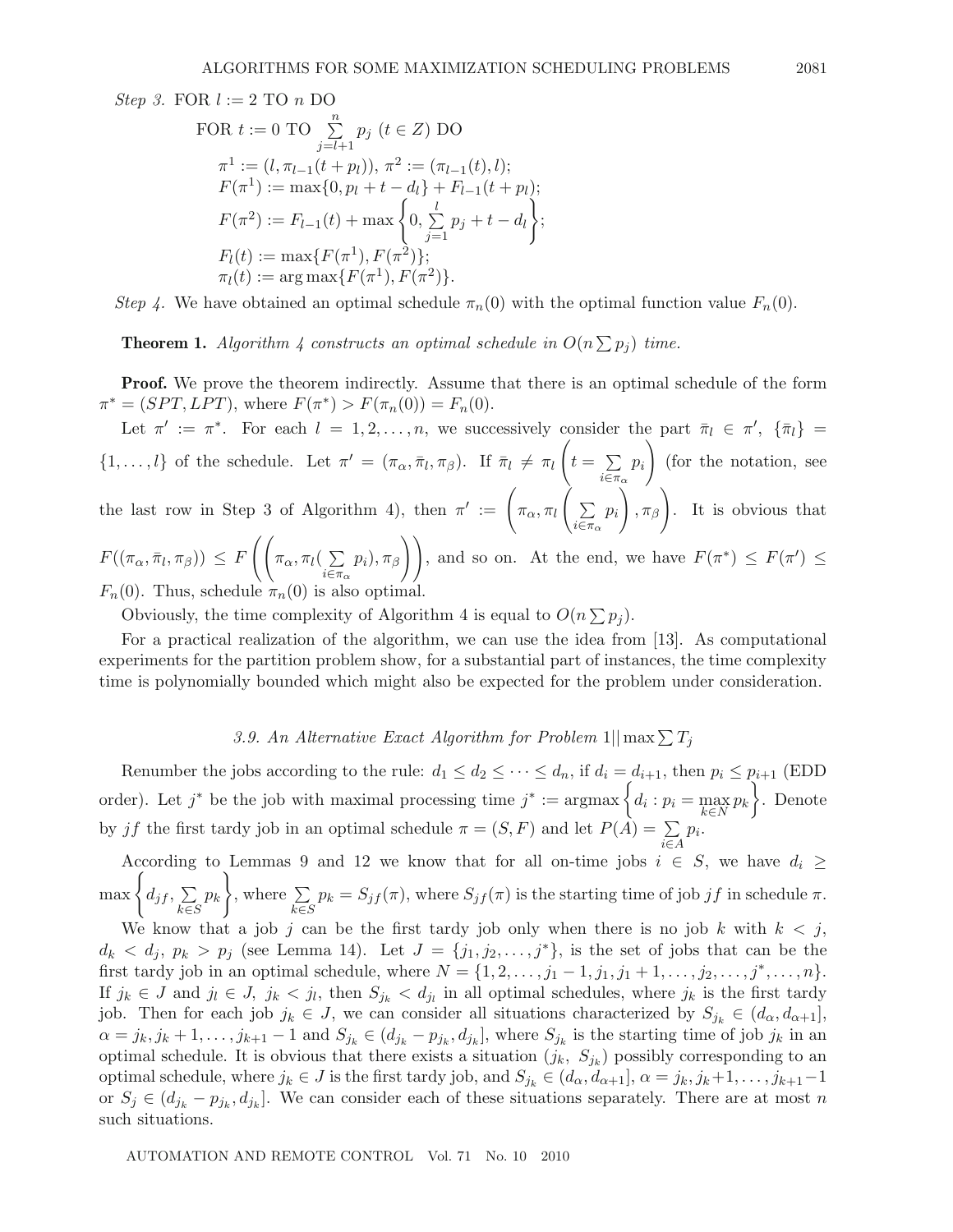

**Fig. 1.** EDD order and choice of a situation for an optimal schedule.



**Fig. 2.** Branch function and sets of jobs

If we assume that  $j_k \in J$  is the first tardy job and  $S_{j_k} \in (d_\alpha, d_{\alpha+1}]$  in an optimal schedule, then all jobs  $(1,\ldots,\alpha)$  are tardy, too. Without lost of generality, we can set  $d_{j_k} := d_{\alpha+1}$  and consider a new instance with a modified due date  $d_{i_k}$  (see Fig. 1 with an EDD schedule).

We propose the following algorithm.

#### **Algorithm 5.**

Step 1. Compute 
$$
j^* := \argmax \left\{ d_i : p_i = \max_{k \in N} p_k \right\}
$$
 and the set  $J = \{j_1, j_2, \ldots, j^*\}$  of jobs that can be the first tardy job.

*Step 2.* FOR each job  $j_k \in J$  DO:

We consider each interval  $(d_{\alpha}, d_{\alpha+1}], \alpha = j_k, j_k + 1, \ldots, j_{k+1} - 1$  and  $(d_{j_k} - p_{j_k}, d_{j_k}]$ separately. Let  $S_{j_k} \in (d_{\alpha}, d_{\alpha+1}]$ . We set  $F := \{i \in N, d_i < d_{\alpha+1}\} \cup \{j_k\}, S := \{i \in N,$  $p_i > p_{j_k}$  and  $SF := N \setminus F \setminus S$ . For this situation, we get an optimal schedule  $\pi =$ BranchFunction(F, S,  $SF, j_k, \alpha$ ). Now we compare this schedule with the current best schedule.

# **BranchFunction** $(F, S, SF, j_k, \alpha)$

- (1) For each job  $i \in F \cup SF$ , we define the sets of jobs  $F_1 \cup A_i = \{j \in F, p_j \geq p_i\}$ ,  $F_1 \cup F_2 = \{j \in F, f_j \geq p_i\}$  $p_j < p_i$ ,  $SF_-\mathcal{A}_i = \{j \in SF, p_j \ge p_i\}$  and  $SF_-\mathcal{B}_i = \{j \in SF, p_j < p_i\}$  (see Fig. 2).
- (2) **Elimination rule 1.** If for job  $j \in F$ , there is a job  $k \in SF B_j$  such that  $d_k d_j <$  $|F_{-}A_j|(p_j - p_k)$ , where  $|F_{-}A_j|$  is the number of elements in set  $F_{-}A_j$ , then  $F := F \cup \{k\},$  $SF := SF \setminus \{k\}.$  The proof is obvious. If in an optimal schedule  $\pi$ , job k is on-time and j is tardy, then we can exchange these jobs and for the resulting schedule  $\pi'$ , we have  $F(\pi') > F(\pi)$ .
- (3) **Elimination rule 2.** If for job  $j \in F$ , there is a job  $k \in SF B_j$  such that  $d_k \geq d_j$ , then  $F := F \cup \{k\}, \ SF := SF \setminus \{k\}.$
- (4) **Elimination rule 3.** It is known that for the situation  $(F, S, SF, j_k, \alpha)$ , inequality  $S_{j_k} \leq d_{\alpha+1}$ holds. If for all  $k \in SF_-A_i \cup F_-A_i$ , where  $d_{\alpha+1} + P(SF_-A_k) + P(F_-A_k) + p_k \geq \sum_{j=1}^{\infty}$  $p_j P(SF_{-}B_i)-P(SF_{-}B_i)$ , we have  $d_i-d_k < |F_{-}A_k|(p_k-p_i)$ , then  $F := F \cup \{i\}$ ,  $SF := SF \setminus \{i\}$ .
- (5) **Elimination rule 4.** If for all  $k \in SF \_B_i \cup F \_B_i$ , where  $d_{\alpha+1} + P(SF \_A_i) + P(F \_A_i) \ge$  $\sum$ n  $\sum_{j=1}^{n} p_j - P(SF_{-}B_k) - P(SF_{-}B_k) - p_k$ , we have  $d_k - d_i > |F_{-}A_i| \bigcup SF_{-}A_i | (p_i - p_k)$ , then  $F := F \bigcup \{i\}, \ SF := SF \setminus \{i\}.$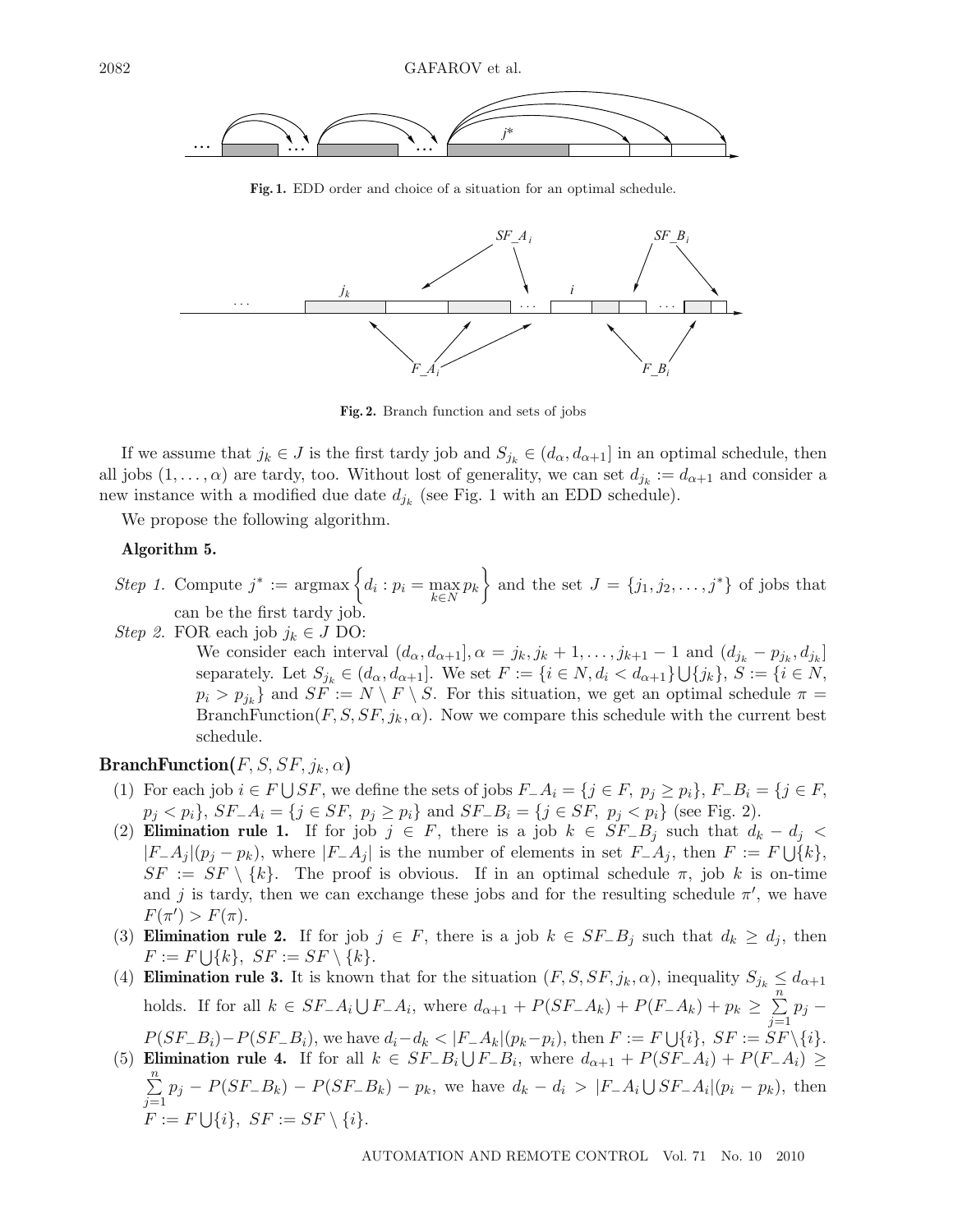- (6) We construct the schedule  $\pi = (SPT, LPT)$ . All jobs from set S are processed at the beginning of the schedule. All jobs from sets  $F$  and  $SF$  are processed at the end of the schedule in an LPT order. If all jobs from sets  $F$  and  $SF$  are tardy in the schedule, then RETURN  $\pi$ .
- (7) Let  $l \in F \cup SF$  be the last on-time job in schedule  $\pi$ . It is obvious that there is no optimal schedule, where all jobs from set  $l \bigcup SF-B_l \bigcup F-B_l$  are tardy. Therefore, we must choose one job *i* from set  $SF\_B_l$  (or from set  $SF\_B_l \cup \{l\}$ , if  $l \in SF$ ) and put it into set S.
- (8) Let  $i \in SF-B_l$  (or  $i = l$ , if  $l \in SF$ ) be the job with the maximal processing time from set  $SF_{-}B_{l}$  (or  $i = l$ , if  $l \in SF$ ).
- (9) We compute

$$
\pi_1 = \text{BranchFunction}\left(F \bigcup \{i\}, S, SF \setminus \{i\}, j_k, \alpha\right)
$$

and

$$
\pi_2 = \text{BranchFunction}\left(F, S\bigcup \{i\}, SF\setminus \{i\}, j_k, \alpha\right)
$$

and RETURN the best schedule from  $\pi_1$  and  $\pi_2$ .

### 4. CONCLUDING REMARKS

In this paper, we derived a polynomial solution algorithm for the problem of maximizing the number of tardy jobs  $1||\max \sum U_i$  (when the first job starts at time zero and there is no idle time between the jobs). For the single machine problem of maximizing total tardiness  $1||\max \sum T_i$ , we constructed a pseudo-polynomial solution algorithm. For several special cases of problem  $1||\max \sum T_j$ , we presented exact polynomial algorithms.

#### REFERENCES

- 1. Moore, J.M., An n Job, One Machine Sequencing Algorithm for Minimizing the Number of Late Jobs, *Manage. Sci.*, 1968, vol. 15, no. 1, pp. 102–109.
- 2. Du, J. and Leung, J. Y.-T., Minimizing Total Tardiness on One Processor is NP-hard, *Math. Oper. Res.*, 1990, vol. 15, pp. 483–495.
- 3. Gafarov, E.P. and Lazarev, A.A., A Special Case of the Single-machine Total Tardiness Problem is NP-hard , *Izv. Ross. Akad. Nauk, Teor. Sist. Upravlen.*, 2006, no. 3, pp. 120–128.
- 4. Lawler, E.L., A Pseudopolynomial Algorithm for Sequencing Jobs to Minimize Total Tardiness, *Ann. Discret. Math.*, 1977, vol. 1, pp. 331–342.
- 5. Szwarc, W., Della Croce, F., and Grosso, A., Solution of the Single Machine Total Tardiness Problem, *J. Scheduling*, 1999, vol. 2, pp. 55–71.
- 6. Potts, C.N. and Van Wassenhove, L.N., A Decomposition Algorithm for the Single Machine Total Tardiness Problem, *Oper. Res. Lett.*, 1982, vol. 1, pp. 363–377.
- 7. Lazarev, A.A. and Gafarov, E.R., *Teoriya raspisanii. Minimizatsiya summarnogo zapazdyvaniya dlya odnogo pribora* (Scheduling Theory. Minimizing Total Delay for a Single Device), Moscow: Vychisl. Tsentr Ross. Akad. Nauk, 2006.
- 8. Lazarev, A., Dual of the Maximum Cost Minimization Problem, *J. Math. Sci.*, 1989, vol. 44, no. 5, pp. 642–644.
- 9. Huang, R.H. and Yang, C.L., Single-Machine Scheduling to Minimize the Number of Early Jobs, *IEEE Int. Conf. Indust. Eng. Eng. Manage.*, 2007, art.no. 4419333, pp. 955–957.